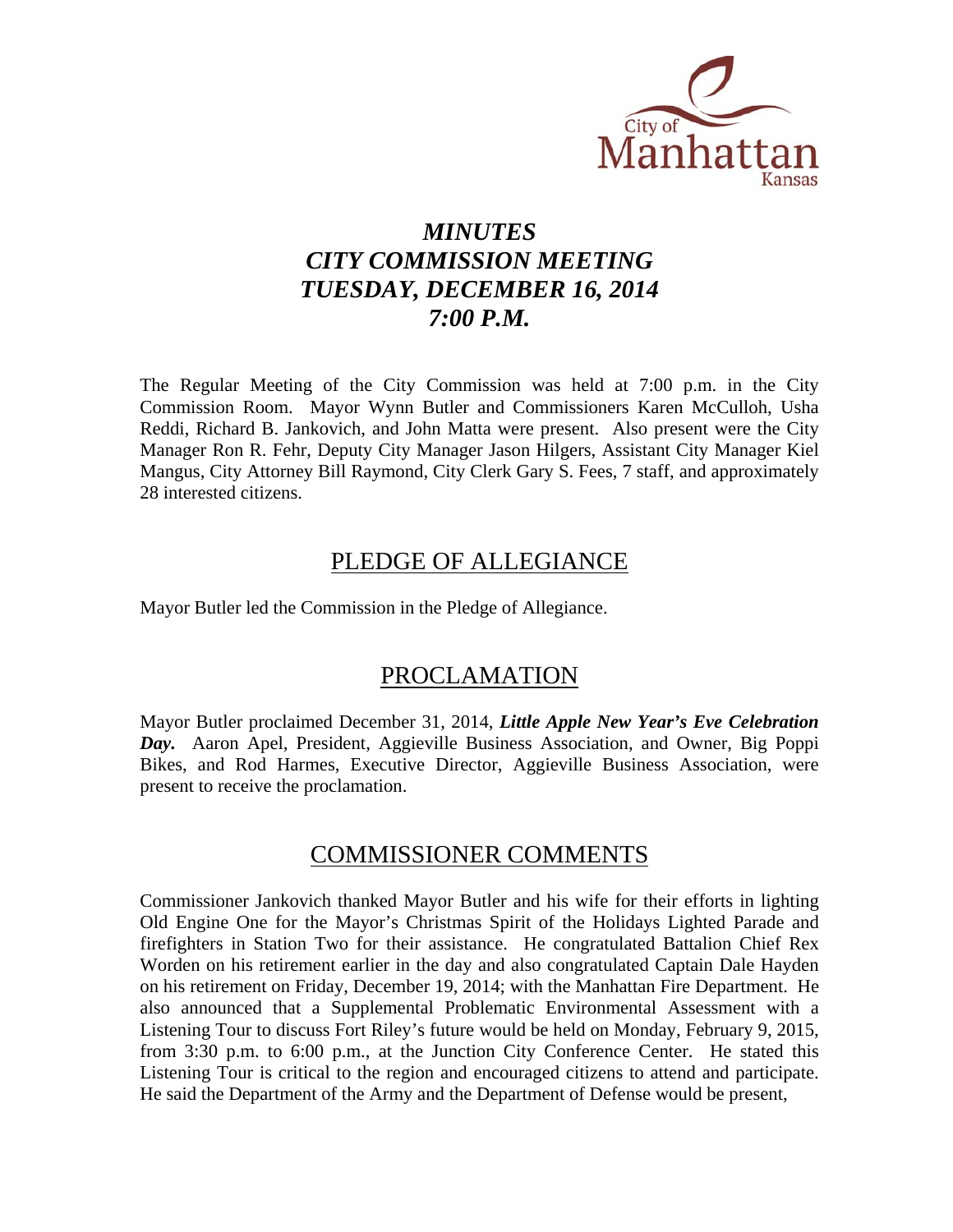# COMMISSIONER COMMENTS *(CONTINUED)*

with a focus on how the region makes the soldiers lives better and allow Fort Riley to accomplish their mission in the most economical fashion possible. He encouraged those interested or if citizens have comments or ideas, to send those to him via his City of Manhattan email address found on the City's website.

Commissioner Reddi informed the community that the new expansion to the Manhattan Public Library is fantastic and encouraged citizens to enjoy their Library. She stated that the last Tuesday in January 2015 is the filing deadline for candidates considering serving in public office for available positions on the Board of Education and the City Commission. She also encouraged citizens to enjoy the holidays with family and friends and wished everyone safe travels.

Commissioner McCulloh stated that she received two calls regarding the roundabout proposed at Scenic Drive and Anderson Avenue, and encouraged those that called her earlier to contact her for additional information. She informed the community that Sunset Zoo and Flint Hills Discovery Center have many wonderful things to do with your kids. She also extended a lovely holiday and a Happy New Year and healthy 2015.

Mayor Butler reiterated the importance to attend the Supplemental Problematic Environmental Assessment with a Listening Tour to discuss Fort Riley's future on February 9, 2015, in Junction City. He expressed his appreciation to those that helped with the Mayor's Christmas Spirit of the Holidays Lighted Parade, the tree lighting ceremony in Triangle Park with K-State President Schulz, and the many people that attended and enjoyed the event. He encouraged the community to enjoy the ball drop and fireworks festivities planned on New Year's Eve in Aggieville and City Park.

# CONSENT AGENDA

(\* denotes those items discussed)

### **MINUTES**

The Commission approved the minutes of the Regular City Commission Meeting held Tuesday, December 2, 2014.

### **CLAIMS REGISTER NO. 2776**

The Commission approved Claims Register No. 2776 authorizing and approving the payment of claims from November 26, 2014, to December 9, 2014, in the amount of \$3,539,882.22.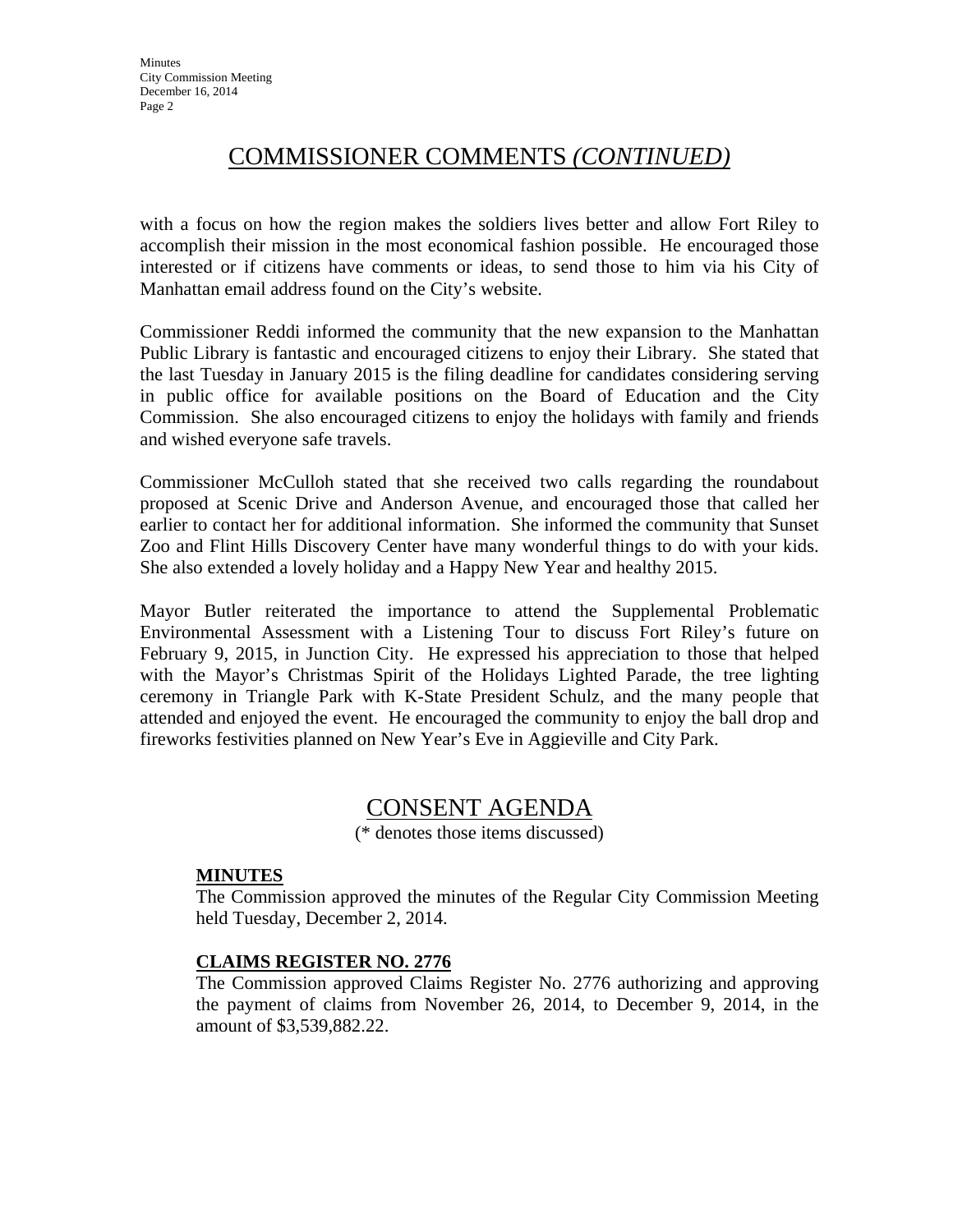### **LICENSES**

The Commission approved a **Fireworks Display License** for Rainbow Fireworks, Inc, 76 Plum Avenue, Inman, Kansas, for December 31, 2014/January 1, 2015, at midnight for the New Year's Eve celebration; a **Merchant Guard Agency License** for calendar year 2015 for Allied Barton Security Services LLC, 161 Washington Street Suite 600, Conshohocken, Pennsylvania; a **Tree Maintenance License** for calendar year 2015 for Gudenkauf Tree Service, 102 North Street, Seneca, Kansas; and Three Men Tree Service, 255 Ridge Drive; and an annual **Cereal Malt Beverages Off-Premises License** for Ampride, 215 East Poyntz Avenue; Dara's #1, 1816 Claflin Road; Dara's #2, 3270 Kimball Avenue; Dara's #3, 473 East Poyntz Avenue; Dara's #10, 2323 Tuttle Creek Boulevard; Dara's #12, 1701 Anderson Avenue; and Oppy's Service Inc., 605 South  $3<sup>rd</sup>$  Street.

### **ORDINANCE NO. 7118 – AMEND FINAL DEVELOPMENT PLAN – PROFESSIONAL PLAN PUD**

The Commission approved Ordinance No. 7118 amending Ordinance No. 6145 and the Final Development Plan of the Professional Place PUD, generally located at 2308–2316 Anderson Avenue, to allow the proposed pylon sign, based on the findings in the Staff Report *(See Attachment No. 1)* with the one condition of approval.

### **ORDINANCE NO. 7119 – ISSUE BONDS – CICO PARK REGIONAL DETENTION BASIN (SM1305)**

The Commission approved Ordinance No. 7119 authorizing and providing payment for the CiCo Park Regional Detention (SM1305) project.

#### **\* PURCHASE AGREEMENT –PUMPER FIRE TRUCK (CIP #FR007E)**

Commissioner Jankovich announced that he had a business relationship regarding the item and would need to abstain.

Commissioner McCulloh stated that the purchase of a new fire pumper truck is a public safety item, which is expensive but is needed.

Mayor Butler provided additional information on the item.

The Commission accepted the recommendation of the Apparatus Committee and Fire Department Staff; authorized City Administration to sell outright the 1995 E-ONE pumper truck; and authorized the Mayor and City Clerk to execute a contract with Pierce Manufacturing Inc, of Appleton, Wisconsin, through Conrad Fire Equipment, of Olathe, Kansas, for the direct purchase of a Pierce PUC (Pierce Ultimate Configuration) Velocity Pumper in the amount of \$610,742.00, utilizing the Houston-Galveston Area Council (H-GAC) buying program.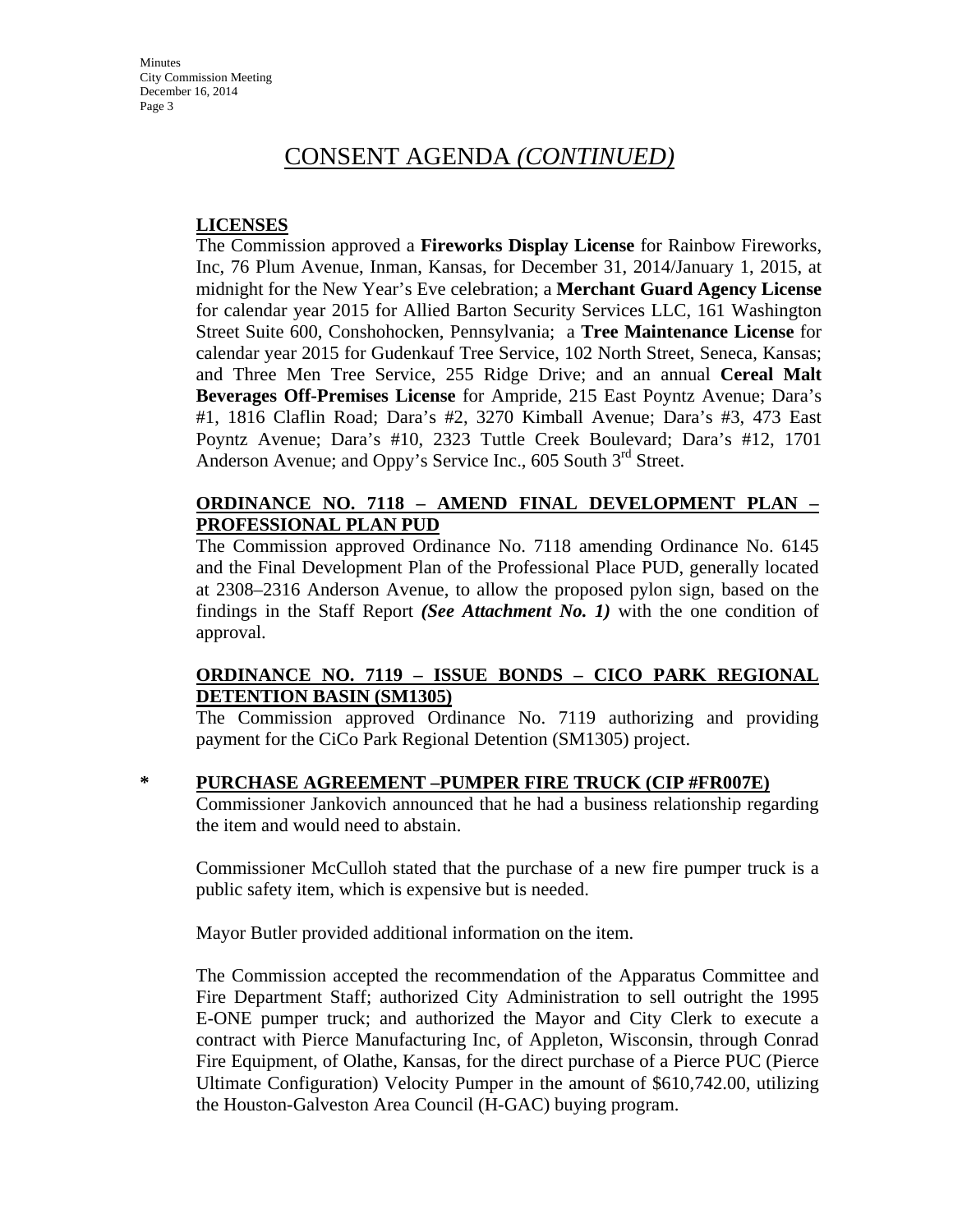### **\* FIRST READING – LEASE PURCHASE AGREEMENT - PUMPER FIRE TRUCK (CIP #FR007E)**

Commissioner Jankovich announced that he had a business relationship regarding the item and would need to abstain.

Commissioner McCulloh stated that the purchase of a new fire pumper truck is a public safety item, which is expensive but is needed.

Mayor Butler provided additional information on the item.

The Commission approved first reading of an ordinance authorizing the Mayor and the City Clerk to enter into a lease purchase agreement with Commerce Bank/Clayton Holdings, for the purpose of acquiring the pumper.

### **RESOLUTION NO. 121614-A – CITY BOUNDARY**

The Commission approved Resolution No. 121614-A establishing and defining the boundaries of the city of Manhattan, Kansas, as of December 16, 2014.

## **\* RESOLUTION NO. 121614-B – SUPPORT – HOUSING TAX CREDIT - STONE POINTE TOWNHOMES ADDITION (LOT 2, BIRCHWOOD VILLAS ADDITION, PHASE 2)**

Commissioner McCulloh stated that she serves on the Manhattan Area Housing Partnership Committee, but receives no compensation and would participate on the item.

The Commission approved Resolution No. 121614-B indicating the City of Manhattan's support for the Manhattan Area Housing Partnership tax credit application for a 42 unit affordable housing development in Stone Pointe Townhomes Addition (Lot 2, Birchwood Villas Addition, Phase 2).

## **\* WAIVE FEES - HOUSING TAX CREDIT - STONE POINTE TOWNHOMES ADDITION (LOT 2, BIRCHWOOD VILLAS ADDITION, PHASE 2)**

The Commission waived building permit and absorbed utility connection fees for a Manhattan Area Housing Partnership tax credit 42 unit affordable housing development in Stone Pointe Townhomes Addition (Lot 2, Birchwood Villas Addition, Phase 2).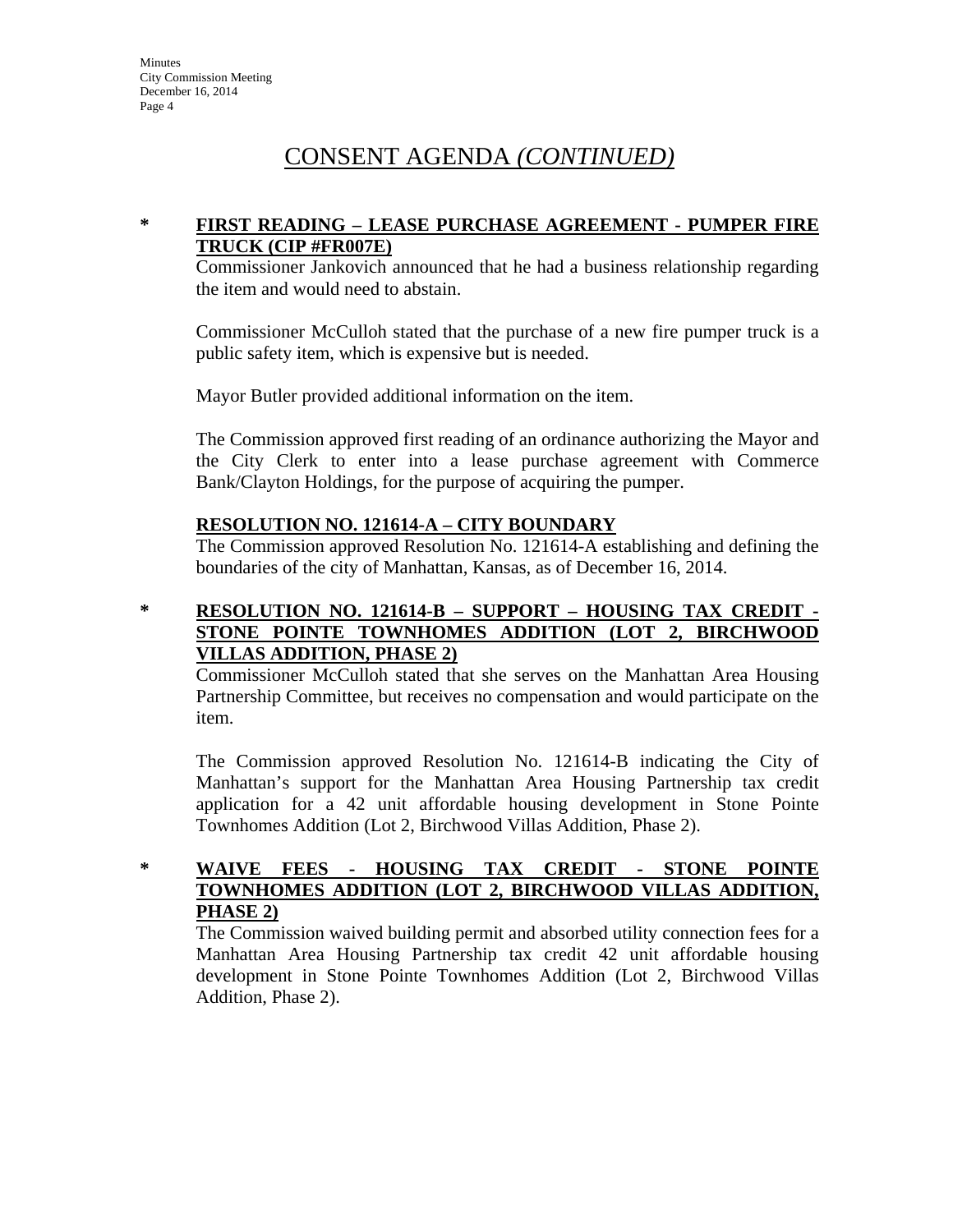### **RESOLUTION NO. 121614-C – MUIRFIELD ADDITION – STREET IMPROVMENTS (ST1423)**

The Commission found the petition sufficient and approved Resolution No. 121614-C finding the project advisable and authorizing construction for the Muirfield Addition Street ST1423) Improvements project.

### **RESOLUTION NO. 121614-D – MUIRFIELD ADDITION – SANITARY SEWER IMPROVEMENTS (SS1417, SS1418)**

The Commission found the petition sufficient and approved Resolution No. 121614-D finding the project advisable and authorizing construction for the Muirfield Addition Sanitary Sewer (SS1417, SS1418) Improvements.

### **RESOLUTION NO. 121614-E – MUIRFIELD ADDITION – WATER IMPROVEMENTS (WA1416)**

The Commission found the petition sufficient and approved Resolution No. 121614-E finding the project advisable and authorizing construction for Muirfield Addition Water Improvements (WA1416).

### **AGREEMENT – ENGINEERING SERVICES – MUIRFIELD ADDITION – STREET (ST1423), SANITARY SEWER (SS1417, SS1418), AND WATER (WA1416) IMPROVEMENTS**

The Commission authorized the Mayor and City Clerk to execute an agreement in an amount not to exceed \$125,822.50 with SMH Consultants, of Manhattan, Kansas, to perform professional services for the Muirfield Addition Street (ST1423), Sanitary Sewer (SS1417, SS1418), and Water (WA1416) Improvements.

## **CONTRACT AMENDMENT NO. 2 – POYNTZ AVENUE PUMP STATION REINFORCED CONCRETE BOX (SM1309)**

The Commission authorized the Mayor and City Clerk to execute Contract Amendment No. 2 to the Professional Services Agreement in an amount not to exceed \$27,150.00 with AMEC Environment and Infrastructure, Inc., of Topeka, Kansas, for final mitigation plan design and construction observation services for the Poyntz Avenue Pump Station Reinforced Concrete Box Project (SM1309).

### **CONTRACT AMENDMENT NO. 1 – WATERSHED ANALYSIS, PHASE I, STORMWATER INFRASTRUCTURE GIS MAPPING (SM1205)**

The Commission authorized the Mayor and City Clerk to execute Contract Amendment No. 1 to the Professional Engineering Service Agreement in an amount not to exceed \$19,970.00 with Bartlett & West, Inc., of Manhattan, Kansas, to add stormwater drainage structures within the Little Kitten watershed basin and to complete the  $10<sup>th</sup>$  watershed within the city of Manhattan core area as part of the Watershed Analysis, Phase I, GIS Stormwater Study (SM1205).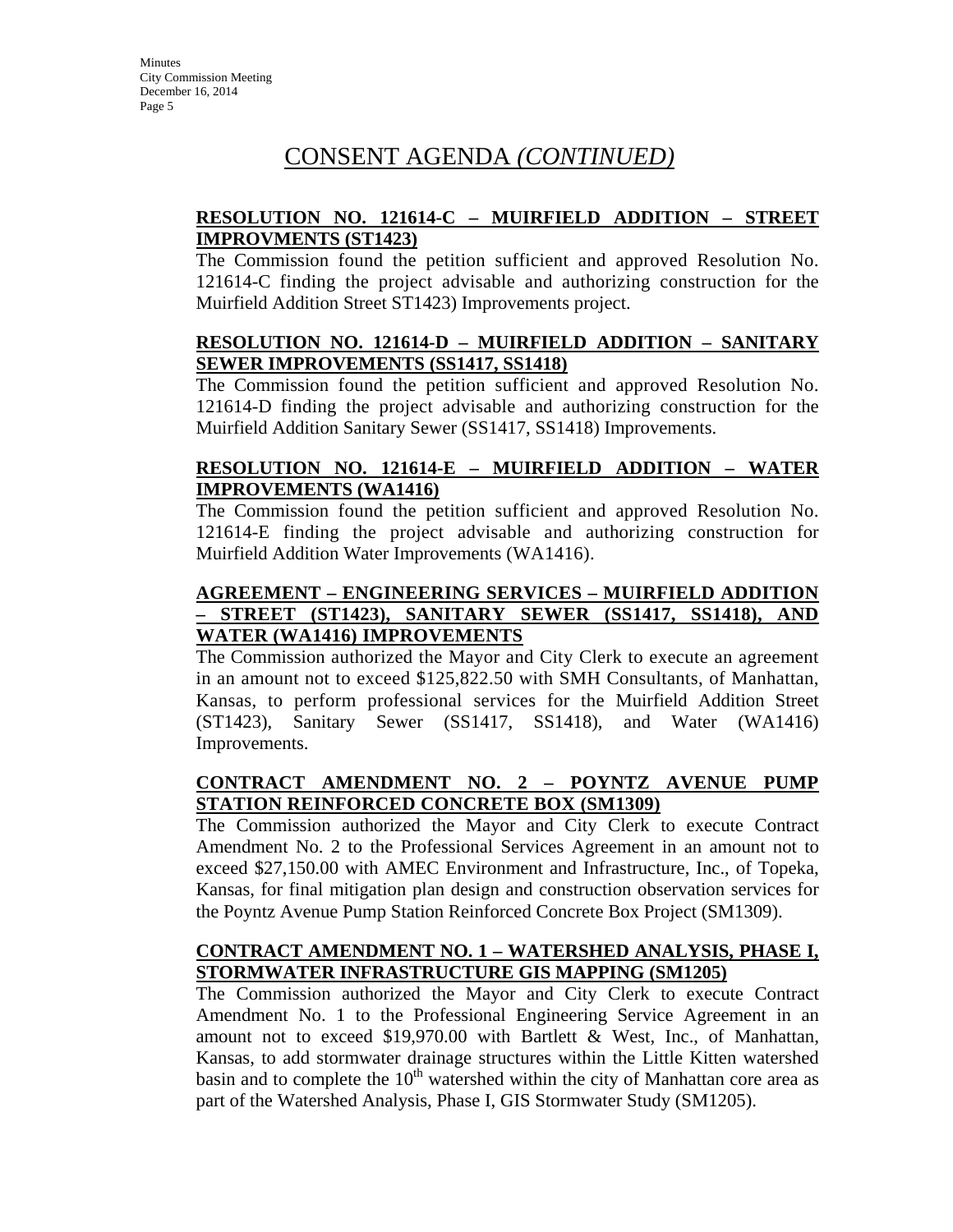## **REJECT BID – 14TH STREET AND POYNTZ AVENUE SIGNAL UPGRADE (ST1424, CIP #TR007P)**

The Commission accepted the Engineer's Opinion of Probable Cost in the amount of \$40,000.00; rejected the bid in the amount of \$108,940.00 from L&S Electric, LLC, of Salina, Kansas; and authorized City Administration to rebid the  $14<sup>th</sup>$  Street and Poyntz Avenue Signal Upgrade (ST1424, CIP #TR007P) project at a later date.

## **AWARD CONTRACT – 2014 BIKE BOULEVARD (SP1414)**

The Commission accepted the Engineer's Opinion of Probable Cost in the amount of \$52,545.00; rejected the bid in the amount of \$65,371.00 from RM Baril General Contractors, Inc., of Manhattan, Kansas; and awarded and authorized the Mayor and City Clerk to execute a negotiated contract in an amount not to exceed \$31,046.00 with RM Baril General Contractors, Inc., for the 2014 Bike Boulevard (SP1414) project.

## **AWARD CONTRACT – BLUEMONT HILL WATERLINE (WA1211)**

The Commission accepted the Engineer's Opinion of Probable Cost in the amount of \$452,825.00 (base bid amount of \$497,825.00 less \$45,000.00 for Alternate No. 1); awarded a construction contract in the amount of \$397,541.00 (base bid amount of \$507,941.00 less \$110,400.00 for Alternate No. 1) to Nowak Construction, Co., Inc., of Goddard, Kansas; and authorized the Mayor and City Clerk to execute the contract for the Bluemont Hill Waterline (WA1211) project.

## **RESOLUTION NO. 121614-F – ISSUE BONDS - BLUEMONT HILL WATERLINE (WA1211)**

The Commission approved Resolution No. 121614-F authorizing and providing payment for the Bluemont Hill Waterline (WA1211) project.

# **\* AWARD CONTRACT – NORTH MANHATTAN AVENUE IMPROVEMENTS, PHASES I AND II (ST1422, CIP #EN069P)**

Commercial McCulloh provided additional information on the item.

Mayor Butler provided additional comments on the item.

The Commission accepted the Engineer's Opinion of Probable Cost in the amount of \$1,905,909.00; awarded a construction contract in the amount of \$1,870,470.68 to Pavers, Inc., of Salina, Kansas; and authorized the Mayor and City Clerk to execute the contract for the North Manhattan Avenue Improvements, Phases I and II (ST1422, CIP #EN069P) project.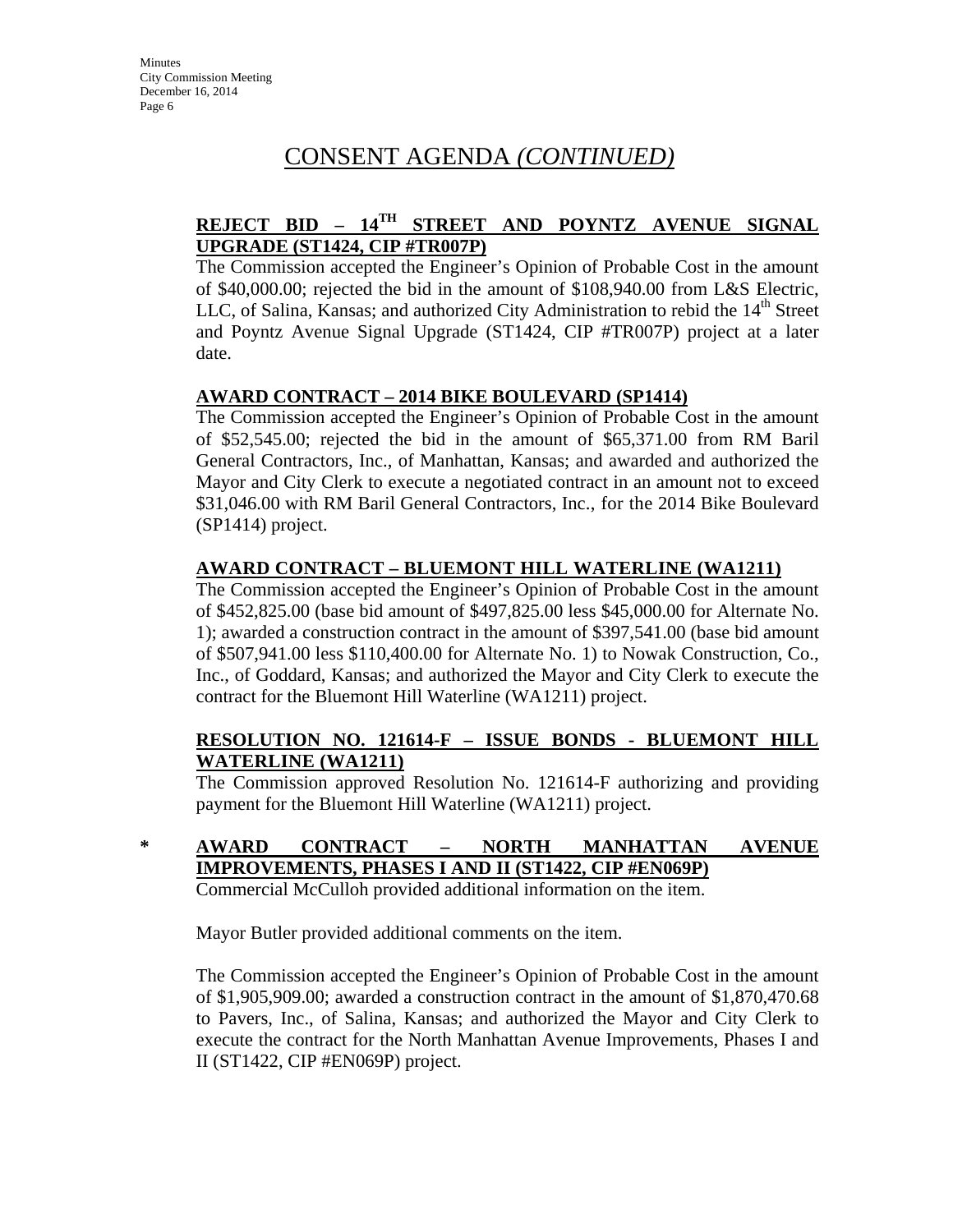### **RESOLUTION NO. 121614-G – ISSUE BONDS – NORTH MANHATTAN AVENUE IMROVEMENTS, PHASES I AND II (ST1422, CIP #EN069P)**

The Commission approved Resolution No. 121614-G, authorizing the issuance of temporary notes to pay for the North Manhattan Avenue Improvements, Phases I and II (ST1422, CIP #EN069P) project.

### **AWARD CONTRACT – KIMBALL AVENUE AND SEATON AVENUE STORMWATER IMPROVEMENTS (SM1410)**

The Commission accepted the Engineer's Opinion of Probable Cost in the amount of \$209,605.00; awarded a construction contract in the amount of \$142,030.00 to J&K Contracting, L.C., of Junction City, Kansas; and authorized the Mayor and City Clerk to execute the contract for the Kimball Avenue and Seaton Avenue Stormwater Improvements (SM1410) project.

### **\* AWARD CONTRACT – PARKS AND RECREATION ADMINISTRATION OFFICES AND CITY AUDITORIUM RENOVATION (SP1206, CIP #RC020P)**

Commissioner Jankovich announced that he had a business relationship regarding the item and would need to abstain.

Mayor Butler provided additional information on the item.

The Commission accepted the Architect's Opinion of Probable Cost in the amount of \$2,752,800; awarded a construction contract in the amount of \$2,165,157.00 to Cheney Construction, of Manhattan, Kansas; and authorized the Mayor and City Clerk to execute the construction contract for the Parks and Recreation Office Expansion and Renovations to City (Peace Memorial) Auditorium (SP1206, CIP #RC020P) project.

**\* AGREEMENT – CONSTRUCTION ADMINISTRATION SERVICES - PARKS AND RECREATION ADMINISTRATION OFFICES AND CITY AUDITORIUM RENOVATION (SP1206)**

Commissioner Jankovich announced that he had a business relationship regarding the item and would need to abstain.

Mayor Butler provided additional information on the item.

The Commission authorized City Administration to finalize and the Mayor and City Clerk to execute a construction administration services contract in an amount not to exceed \$66,475.00 with Bruce McMillan Architects, of Manhattan, Kansas, for the Parks and Recreation Office Expansion and Renovations to City (Peace Memorial) Auditorium (SP1206, CIP #RC020P) project.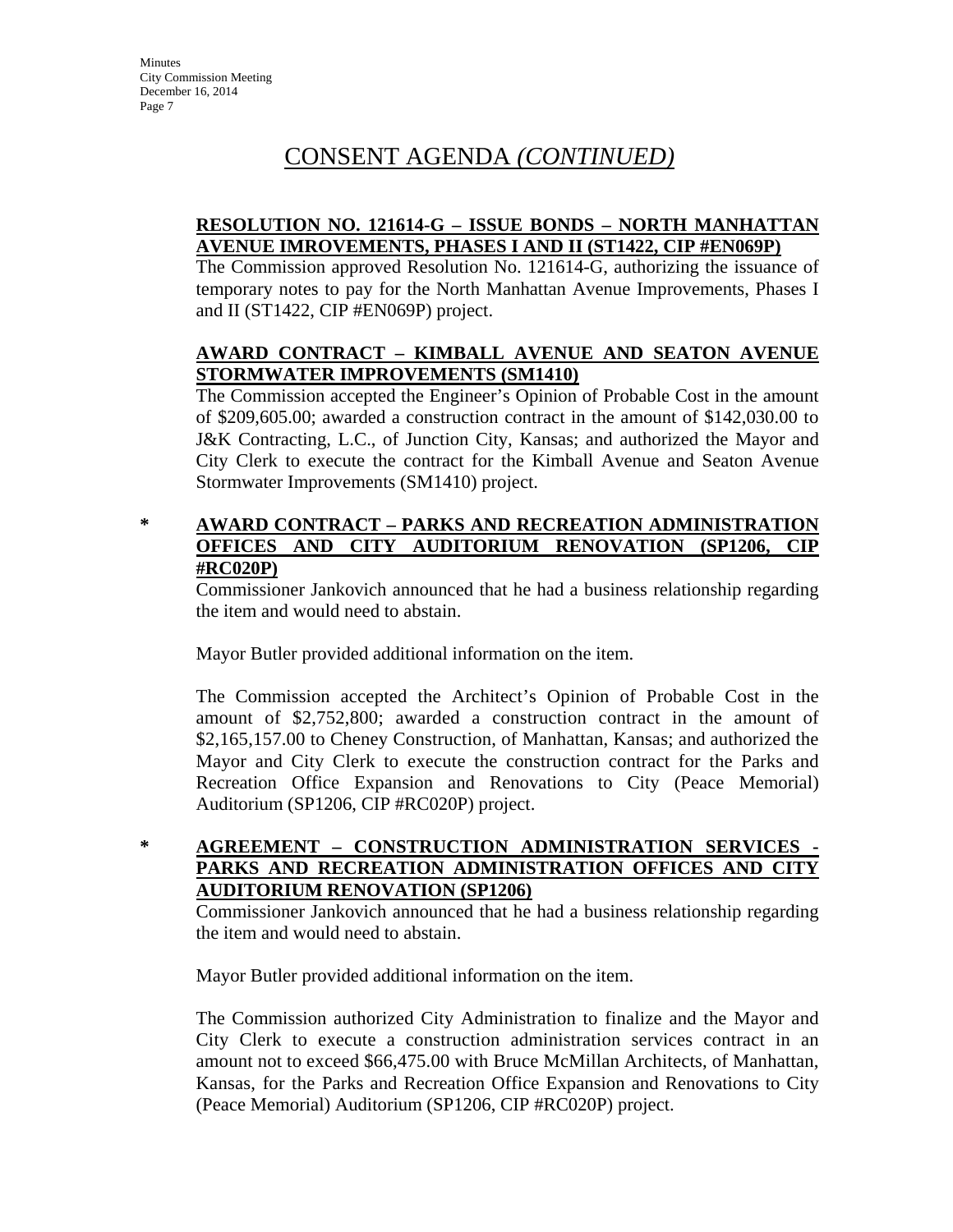### **RESOLUTION NO. 121614-H – ISSUE BONDS - PARKS AND RECREATION OFFICE EXPANSION AND CITY AUDITORIUM RENOVATION (SP1206)**

The Commission approved Resolution No. 121614-H issuing up to \$2.85 million in temporary bonds for the Parks and Recreation Office Expansion and Renovations to City (Peace Memorial) Auditorium (SP1206, CIP #RC020P) project.

### **AWARD CONTRACT – WATER TREATMENT PLANT CLARIFIER NO. 1 REPAINTING (WA1418, CIP #WA124P)**

The Commission awarded a construction contract in the amount of \$157,875.00 to Mongan Painting and Sandblasting, of Cherokee, Iowa, who submitted the lowest qualifying bid; and authorized the Mayor and City Clerk to execute the contract for the Water Treatment Plant Clarifier No. 1 Repainting Project (WA1418, CIP #WA124P) project.

## **AWARD CONTRACT – SANITARY SEWER FLUSH TANK ELIMINATION (SS1407, CIP #WW017P)**

The Commission awarded a construction contract in the amount of \$61,943.00 (base bid amount of \$67,943.00 less \$6,000.00 for Bid Alternate No. 1) with Josh Connet Excavation, LLC, of Manhattan, Kansas; and authorized the Mayor and City Clerk to execute the contract for the 2014 Sanitary Sewer Flush Tank Elimination (SS1407, CIP #WW017P) project.

## **ACCEPT – FEDERAL AID SAFETY GRANT OFFER – COLLEGE AVENUE AND CLAFLIN ROAD (ST1501)**

The Commission accepted the federal aid safety grant offer from the Kansas Department of Transportation for the intersection of College Avenue (ST1501) and Claflin Road, and directed City Administration to proceed with this project in a manner that will facilitate construction at this intersection to reduce the risk of crashes.

## **ACCEPT – FEDERAL AID SAFETY GRANT OFFER – 11TH STREET AND POYNTZ AVENUE (ST1502)**

The Commission accepted the federal aid safety grant offer from the Kansas Department of Transportation for the intersection of  $11<sup>th</sup>$  Street and Poyntz Avenue (ST1502), and directed City Administration to proceed with this project in a manner that will facilitate construction at this intersection to reduce the risk of crashes.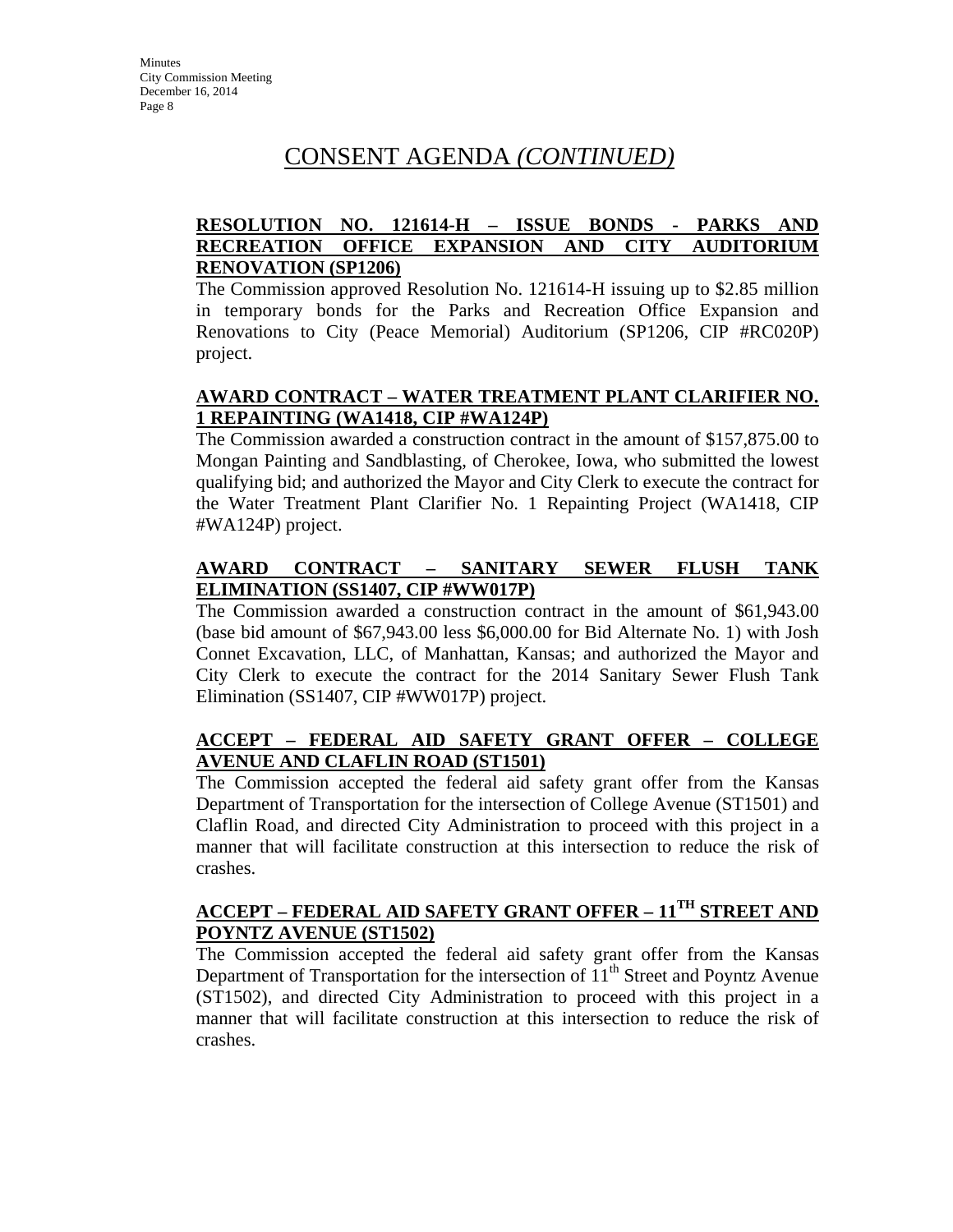### **2015 CONTRACT – MANHATTAN CENTER FOR THE ARTS**

The Commission approved a contract as budgeted in the 2015 City Budget and authorized the Mayor and City Clerk to execute said contract with the Manhattan Center for the Arts.

### **2015 CONTRACT – RILEY HISTORICAL SOCIETY (WOLF HOUSE MUSEUM)**

The Commission approved a contract as budgeted in the 2015 City Budget and authorized the Mayor and City Clerk to execute said contract with the Wolf House Museum.

### **2015 CONTRACT – DOWNTOWN MANHATTAN, INC.**

The Commission approved a contract as budgeted in the 2015 City Budget and authorized the Mayor and City Clerk to execute said contract with Downtown Manhattan, Inc.

### **2015 CONTRACTS – SOCIAL SERVICES ADVISORY BOARD AGENCIES**

The Commission approved a contract as budgeted in the 2015 City Budget and authorized the Mayor and City Clerk to execute said contract with the Social Services Advisory Board agencies *(See Attachment No. 2)*.

### **2015 CONTRACTS – SPECIAL ALCOHOL FUNDS AGENCIES**

The Commission approved contracts as budgeted in the 2015 City Budget and authorized the Mayor and City Clerk to execute said contracts with the Special Alcohol Funds agencies *(See Attachment No. 3)*.

### **2015 CONTRACT – AGGIEVILLE BUSINESS IMPROVEMENT DISTRICT**

The Commission authorized the Mayor and City Clerk to execute the 2015 Aggieville Business Improvements District contract.

### **2015 CONTRACT – DOWNTOWN BUSINESS IMPROVEMENT DISTRICT**

The Commission authorized the Mayor and City Clerk to execute the 2015 Downtown Business Improvements District contract.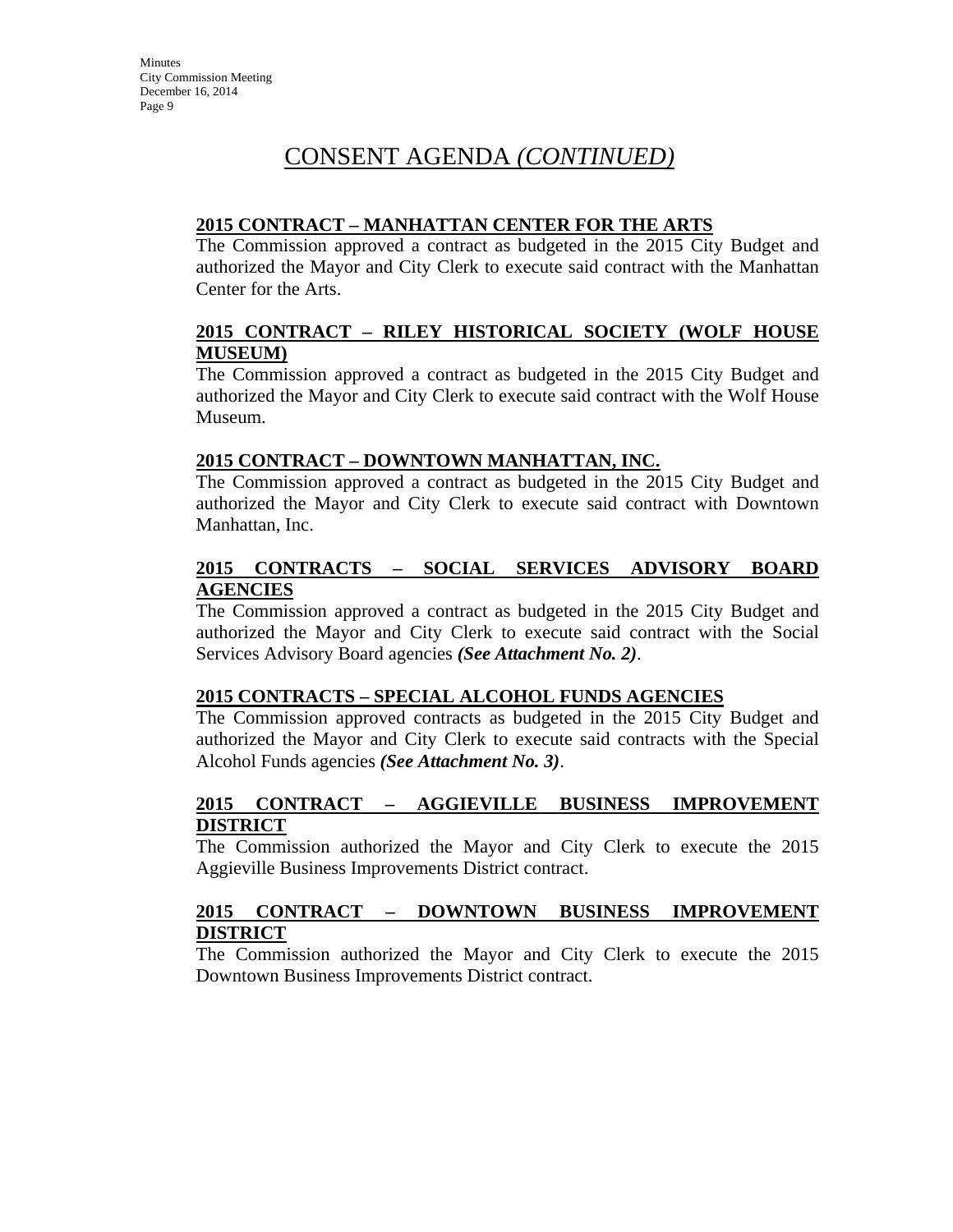### **CONTRACT – ANIMAL SHELTER SERVICES – CITY OF RILEY, KANSAS**

The Commission authorized the Mayor and City Clerk to execute a contract with the City of Riley to allow the City of Riley to deliver dogs and cats from its jurisdiction to the T. Russell Reitz Animal Shelter for acceptance and disposition by the Shelter and to empower the City of Manhattan to accept and dispose of animals delivered to the Shelter by the City of Riley.

### **BOARD APPOINTMENTS**

 The Commission approved appointments by Mayor Butler to various boards and committees of the City.

### *Bicycle Advisory Committee*

Re-appointment of Joseph Edmunds, 360 Zeandale Road, to a three-year Riley County term. Mr. Edmunds' term begins immediately, and will expire October 31, 2017.

#### *Cemetery Board*

Re-appointment of Larry Pollack, 1841 Fairchild Avenue, to a three-year term. Mr. Pollack's term will begin January 1, 2015, and will expire December 31, 2017.

#### *Downtown Business Improvement District Advisory Board*

Re-appointment of Daniel Crouch, 3304 Pinewood Lane, to a two-year term. Mr. Crouch's term will begin January 1, 2015, and will expire December 31, 2016.

Re-appointment of Kate Danenberg, 2961 Keats Avenue, to a two-year term. Ms. Danenberg's term will begin January 1, 2015, and will expire December 31, 2016.

Re-appointment of Mike Thomason, 3008 Champion Circle, to a two-year term. Mr. Thomason's term will begin January 1, 2015, and will expire December 31, 2016.

#### *Flint Hills Discovery Center Advisory Board*

Re-appointment of John Hund, 32260 Little Fork Road, Paxico, to a three-year term. Mr. Hund's term will begin February 1, 2015, and will expire January 31, 2018.

Re-appointment of Ron Wilson, 2103 Zeandale Road, to a three-year term. Mr. Wilson's term will begin February 1, 2015, and will expire January 31, 2018.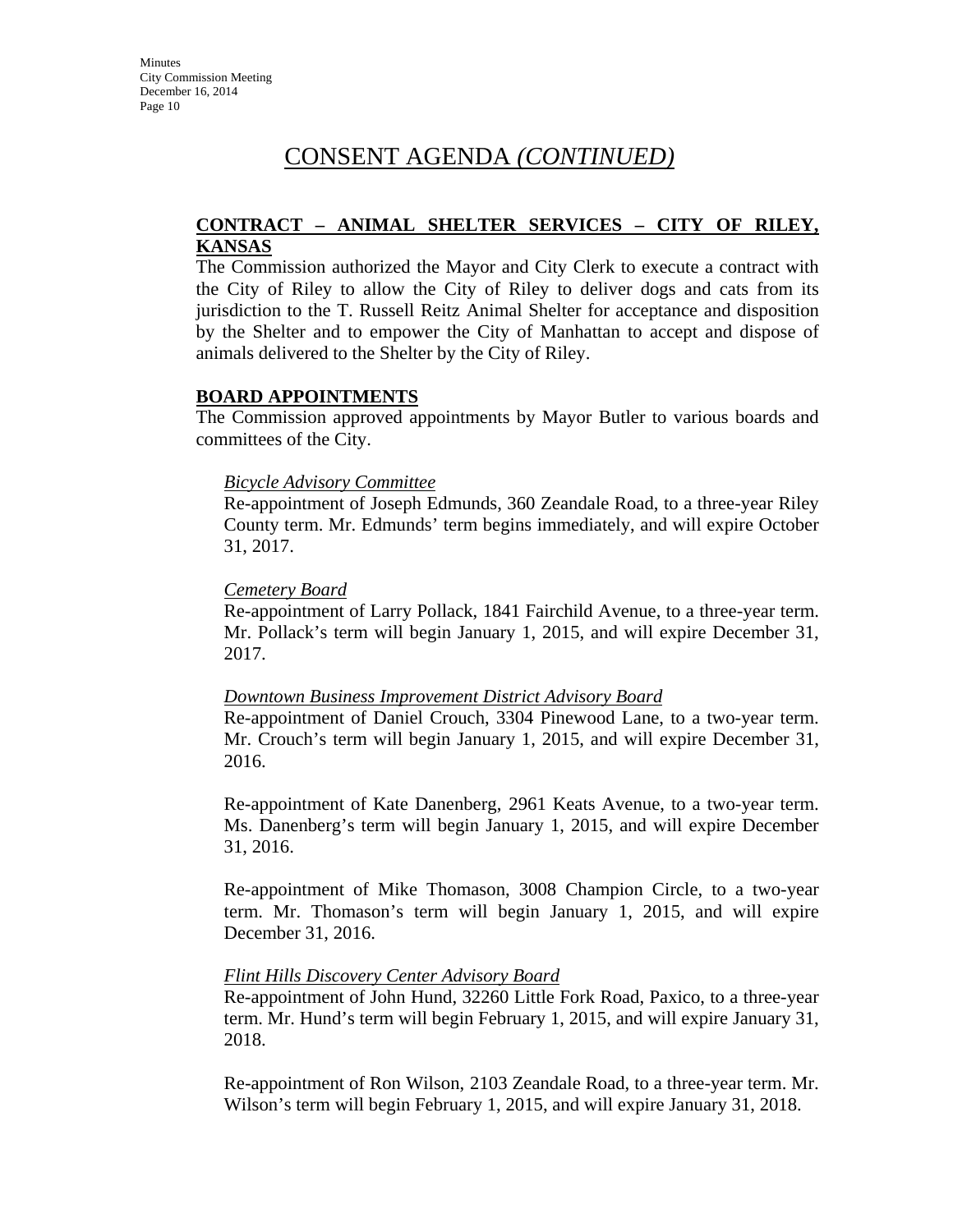## **BOARD APPOINTMENTS** *(CONTINUED)*

*Human Rights And Services Board*

Appointment of Thomas Kerrigan, 1000 Pierre Street, to fill the unexpired term of Patrick McLaughlin. Mr. Kerrigan's term begins immediately, and will expire March 9, 2015.

\* *Riley County Law Enforcement Board* Item was moved to the end of the General Agenda at the request of Commissioner Reddi.

Mayor Butler opened the public comments.

Hearing no comments, Mayor Butler closed the public comments.

After discussion and comments from the Commission, Commissioner McCulloh moved to approve the consent agenda. Commissioner Jankovich seconded the motion. On a roll call vote, motion carried 5-0 with the exception of Item F, PURCHASE AGREEMENT/FIRST READING –PUMPER FIRE TRUCK (CIP #FR007E), which carried 4-0-1 with Commissioner Jankovich abstaining on the item; with the exception of Item Q, AWARD CONTRACT/CONSTRUCTION ADMINISTRATION SERVICES – PARKS AND RECREATION ADMINISTRATION OFFICES AND CITY AUDITORIUM RENOVATION (SP1206, CIP #RC020P), which carried 3-1-1, with Commissioner Matta voting against the motion and Commissioner Jankovich abstaining on the item; and with Item X.2., BOARD APPOINTMENTS – RILEY COUNTY LAW BOARD, moving to the end of the General Agenda.

# GENERAL AGENDA

## **FIRST READING - ANNEX AND REZONE - PINEHURST ADDITION**

Eric Cattell, Assistant Director for Planning, presented an overview of the item. He then responded to questions from the Commission regarding the extension of Grand Mere Parkway.

Rob Ott, Director of Public Works, provided additional information on the item and clarification on the award date.

Ron Fehr, City Manager, provided clarification on the item.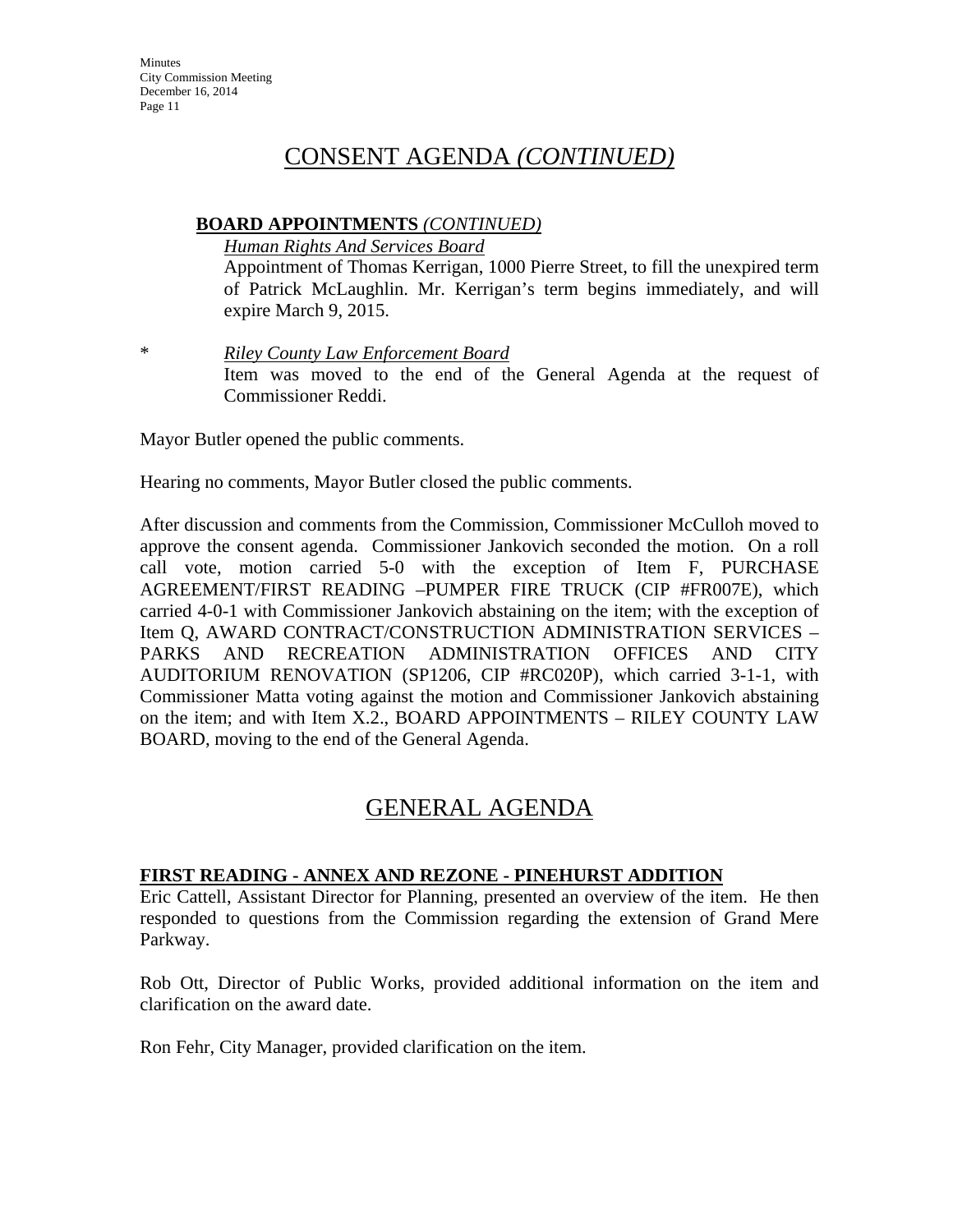# GENERAL AGENDA *(CONTINUED)*

# **FIRST READING - ANNEX AND REZONE - PINEHURST ADDITION**

#### *(CONTINUED)*

Rob Ott, Director of Public Works, and Ron Fehr, City Manager, responded to questions from the Commission and provided additional information on the item.

Mayor Butler opened the public comments.

Hearing no comments, Mayor Butler closed the public comments.

After discussion, Commissioner Jankovich moved to approve first reading of an ordinance annexing the proposed Pinehurst Addition, an approximate seven acre tract of land, generally located to the west of the intersection of Grand Mere Parkway and Colbert Hills Drive, based on conformance with the Manhattan Urban Area Comprehensive Plan, the Growth Vision, and the Capital Improvements Program; and approve first reading of an ordinance rezoning the proposed Pinehurst Addition from County R-PUD, Residential Planned Unit Development District, to R-2, Two-Family Residential District, based on the findings in the Staff Report *(See Attachment No. 4)*. Mayor Butler seconded the motion. On a roll call vote, motion carried 5-0.

## **2014 CHAMBER OF COMMERCE YEAR-END REPORTS AND 2015 CONTRACTS**

Terry Harts, Chairman, Manhattan Area Chamber of Commerce Board of Directors, introduced the item and provided an overview of the speaker lineup.

John Pagen, Director, Economic Development, Manhattan Area Chamber of Commerce, presented a year-end overview on economic development funding sources and funding trends, strategies for economic development growth, updated efforts to create a corridor focused on global food systems, the State of Indiana Study, labor force statistics, Manhattan retail sales numbers, and annual new building permit values.

Trent Armbrust, Existing Business Manager, Economic Development, Manhattan Area Chamber of Commerce, presented an overview and update on local employer growth. He also provided information on the Riley County/Manhattan E-Community.

Janet Nichols, Military Community Liaison, Manhattan Area Chamber of Commerce, provided an update on the Military Relations Committee and related events. She reiterated the importance to attend the Supplemental Problematic Environmental Assessment Listening Tour to discuss Fort Riley's future on Monday, February 9, 2015, from 3:30 p.m. to 6:00 p.m., at the Junction City Conference Center.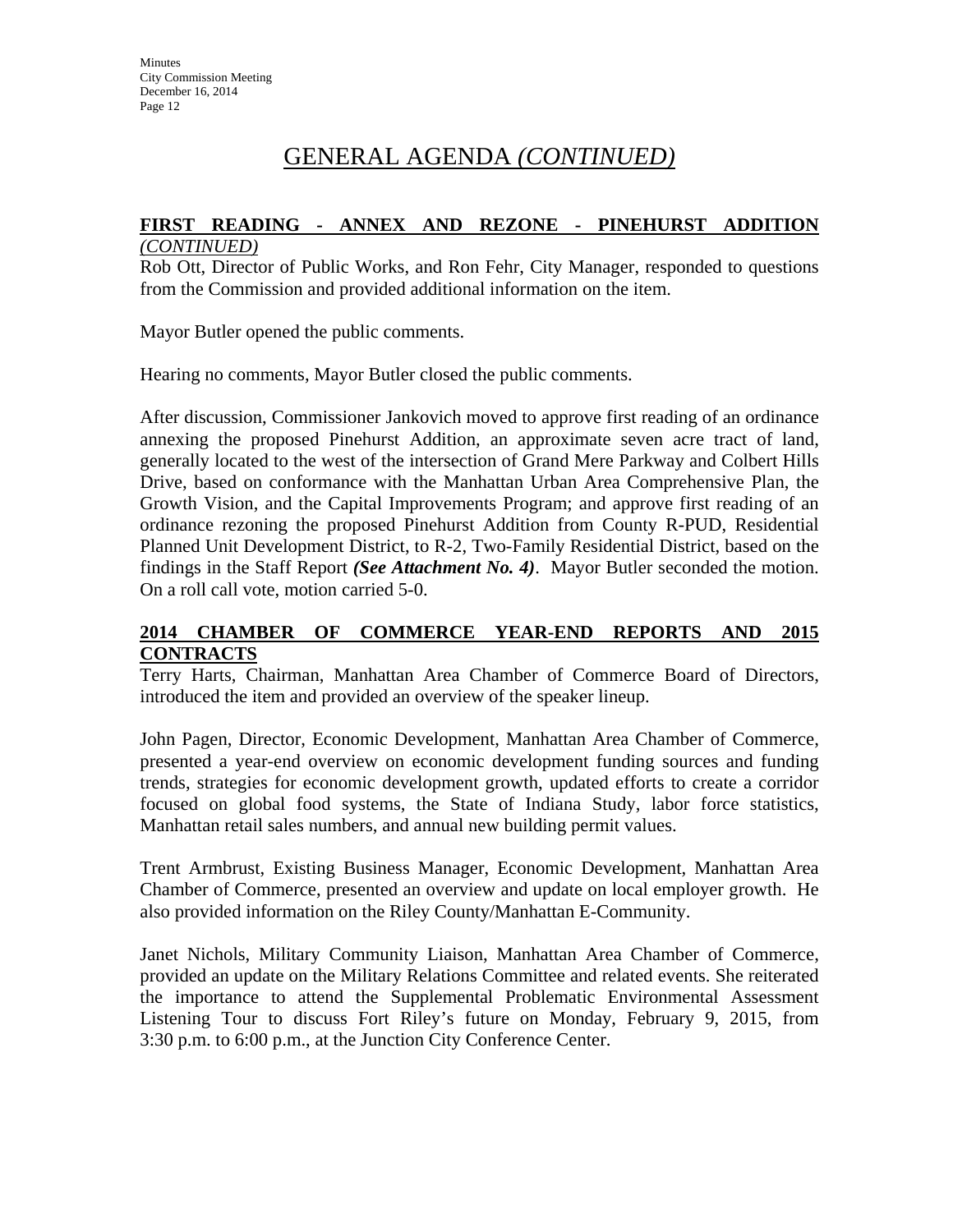# GENERAL AGENDA *(CONTINUED)*

### **2014 CHAMBER OF COMMERCE YEAR-END REPORTS AND 2015 CONTRACTS** *(CONTINUED)*

After discussion and comments from the Commission, Lyle Butler, President, Manhattan Area Chamber of Commerce, responded to questions from the Commission and introduced the Manhattan Convention and Visitors Bureau item.

Karen Hibbard, Director, Manhattan Convention and Visitors Bureau (CVB), informed the Commission that Kelly Loub, Chairperson, Manhattan CVB Steering Committee, was unable to attend, but Terry Olson, CVB Steering Committee member, would be presenting.

Terry Olson, CVB Steering Committee member, informed the Commission that 2014 has been a year of transitions. She introduced the CVB quarterly report and the CVB vision and mission statements.

Karen Hibbard, Director, Manhattan Convention and Visitors Bureau (CVB), presented an update on CVB staff changes. She then provided an overview of activity and performance measures for conferences; number of groups hosted; activity and performance measures for leisure, marketing and communications, television marketing, Kansas public radio, email marketing, social media, inquiries/fulfillment, book direct, and website; activity measures for youth sports and special events; and Little Apple Corps. She then responded to questions from the Commission and presented charts showing Manhattans hotel growth showing average rooms occupied; hotel occupancy numbers; hotel average daily rate; hotel revenue per available room; hotel weekly occupancy and top weekend occupancy numbers; total number of hotel rooms; hotel average daily occupancy; and conference center usage.

Terry Olson, CVB Steering Committee member, provided information on the Marketing Manhattan 2015 plan, including measurable goals. She also provided additional information on the CVB budget and budget request for 2015. She informed the Commission that the CVB, CVB Steering Committee, and the Manhattan Area Chamber of Commerce Board of Directors appreciate the partnership with the City of Manhattan.

After additional discussion and comments from the Commission, Karen Hibbard, Director, Manhattan Convention and Visitors Bureau (CVB), and Terry Olson, CVB Steering Committee member, responded to questions from the Commission regarding the importance of measurable goals in 2015; the ability to host large events; the significance of the Manhattan Regional Airport to help attract national and international conferences; the coordination with businesses and restaurants when working with conference planners and attendees; and exploring additional advertising opportunities with the expanded use of social media and use of cell phone apps.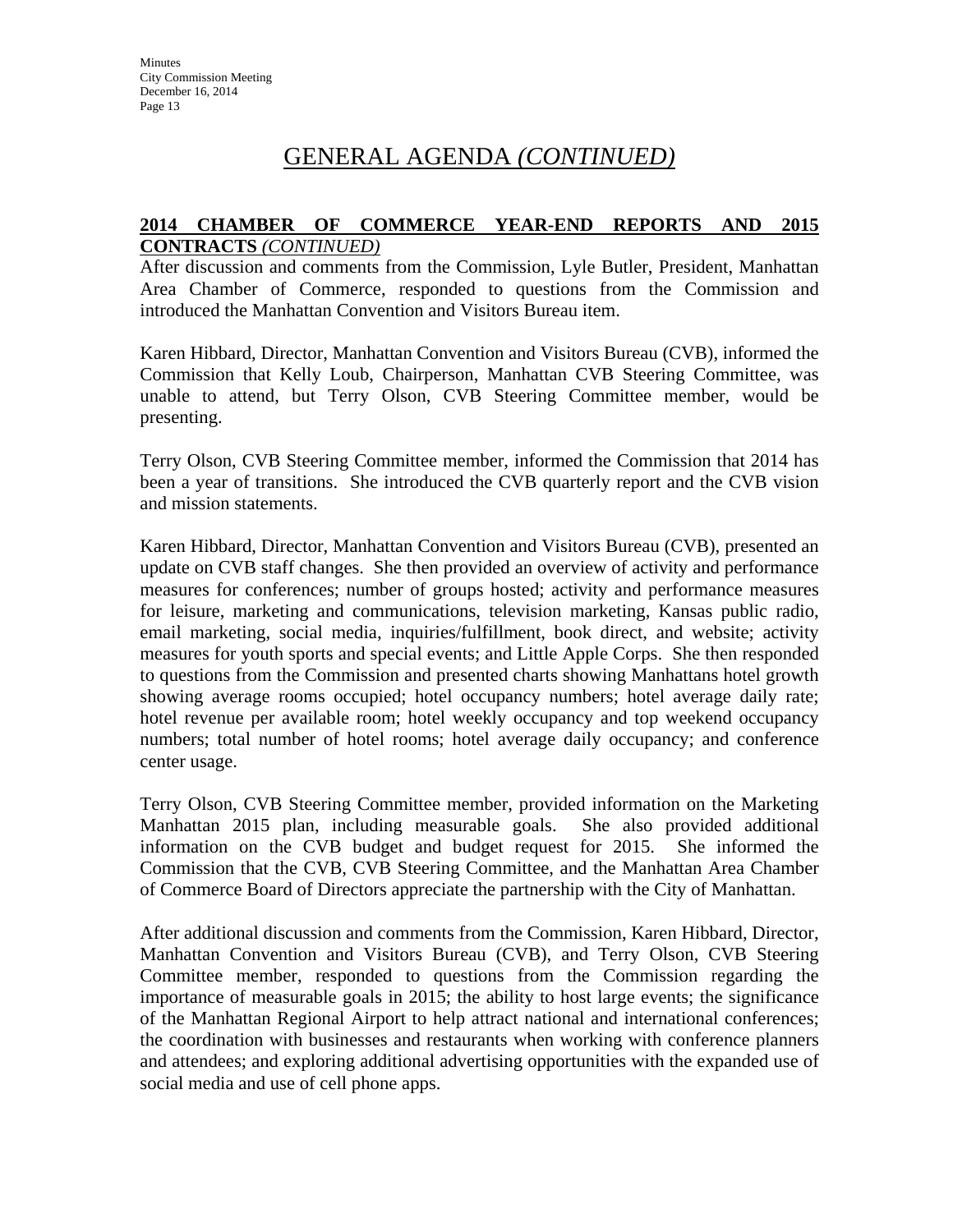# GENERAL AGENDA *(CONTINUED)*

### **2014 CHAMBER OF COMMERCE YEAR-END REPORTS AND 2015 CONTRACTS** *(CONTINUED)*

Jason Hilgers, Deputy City Manager, presented an overview of the Economic Development, Fort Riley Promotion, and Tourism and Convention contracts for 2015 with the Manhattan Area Chamber of Commerce. He then responded to questions from the Commission regarding available funds, funding support to the Flint Hills Discovery Center, and the percentage of total sales generated from hotels in the community.

Mayor Butler opened the public comments.

Hearing no other comments, Mayor Butler closed the public comments.

After additional discussion and comments from the Commission, Commissioner Jankovich moved to authorize the Mayor and City Clerk to execute the Economic Development, Fort Riley Promotion, and Tourism and Convention contracts for 2015 with the Manhattan Area Chamber of Commerce. Commissioner Reddi seconded the motion. On a roll call vote, motion carried 5-0.

# *ITEM REMOVED FROM CONSENT AGENDA*

#### **BOARD APPOINTMENTS - RILEY COUNTY LAW ENFORCEMENT BOARD**

Commissioner Reddi voiced support for one citizen on the Law Board, but wanted three City Commissioners on the Law Board.

Mayor Butler provided an overview of his requested appointments to the Riley County Law Board. He highlighted the Kansas Statute that established the Riley County Law Board and his desire to have two Citizens At-Large appointed to more closely follow the intent of the law. He stated that Commissioner Matta was appointed to a Citizen At-Large position at the December 2, 2014, City Commission meeting and he should remain in that position. He informed the Commission that he would resign his position on the Law Board, providing that Commissioner McCulloh would move from a Citizen At-Large term, which she was appointed to at the December 2, 2014, City Commission meeting, to a City Commissioner term. He stated that this action would allow his original recommended appointee, Craig Beardsley, to be placed in the Citizen At-Large position on the Law Board. He then provided background information and qualifications supporting the recommendation of Craig Beardsley.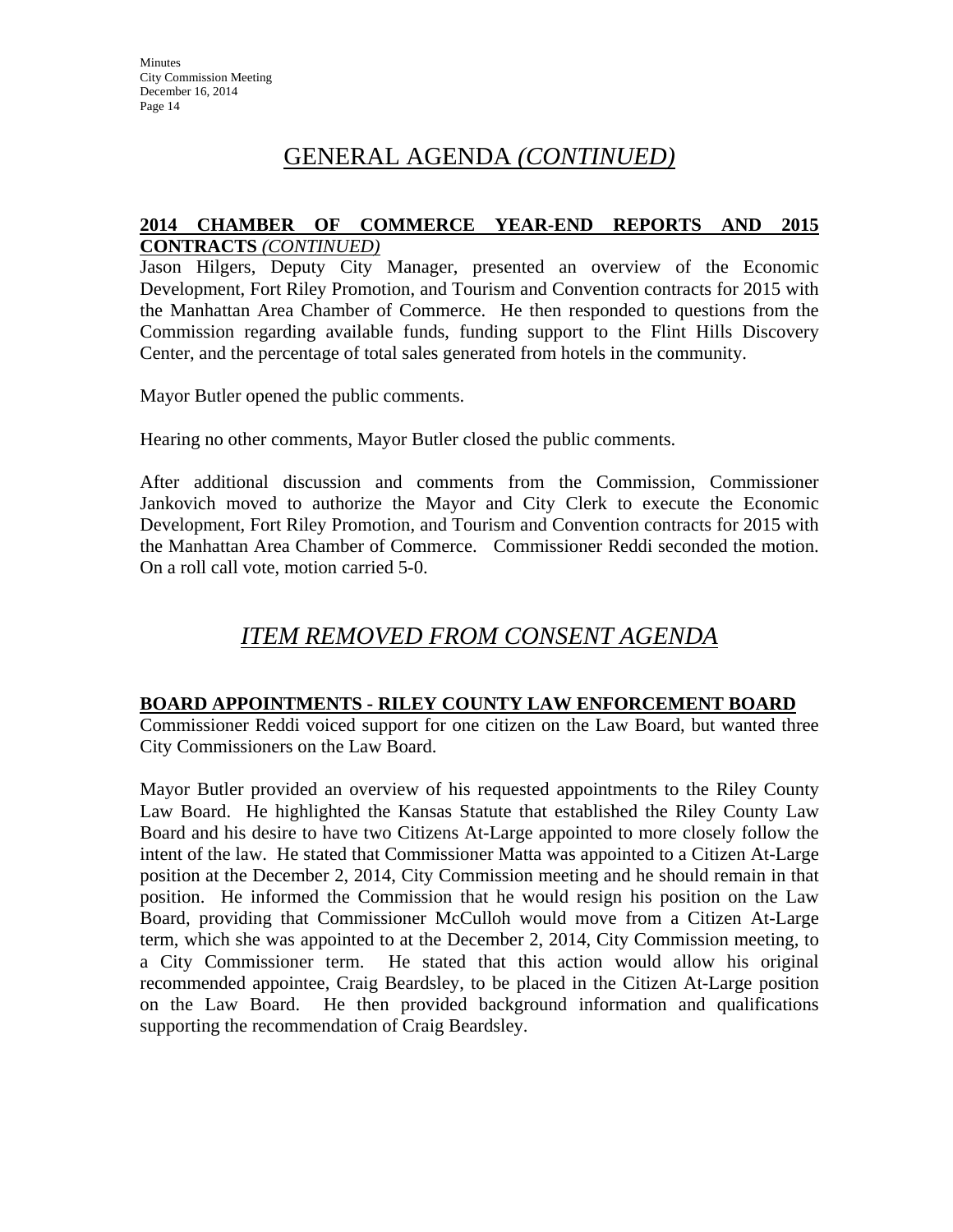# *ITEM REMOVED FROM CONSENT AGENDA* (CONTINUED)

### **BOARD APPOINTMENTS - RILEY COUNTY LAW ENFORCEMENT BOARD**

#### *(CONTINUED)*

After discussion and comments from the Commission, Bill Raymond, City Attorney, cited case law related to the appointment process for members of the Law Board. He informed the Commission of the action taken during the December 2, 2014, City Commission meeting that fulfilled the select and designate requirement of the Statute regarding Law Board appointments. He stated that there is no authority to administratively move one office holder from one office to another office once a vote has been taken and made of record, thereby, vesting the office holder into the office for the established term. He then responded to questions from the Commission and provided clarification on the item.

After additional discussion and comments from the Commission, Commissioner McCulloh stated the importance in having three elected City Commissioners on the Law Board. She stated that she was opposed to changing her appointment designation from a Citizen At-Large term to a City Commissioner term and that Commissioner Matta could just as easily move to a City Commissioner term.

After further discussion and comments from the Commission, Bill Raymond, City Attorney, responded to questions regarding legal considerations to remove someone from office for cause. He provided additional information and stated that this course of action would require due process.

Commissioner Reddi reiterated her position to have one citizen on the Law Board and voiced support for three City Commissioners on the Law Board.

Commissioner Jankovich provided additional comments on the item. He stated that given the current situation, his preference would be to stay with the appointments that were made during the City Commission meeting on December 2, 2014.

After additional discussion and comments from the Commission, Bill Raymond responded to questions from Mayor Butler regarding the possibility to create a resolution with a provision to enable the Commission to move Law Board appointments administratively. He advised the Commission that legal staff would need to review and research the request if that was the will of the governing body to ensure that it could be done.

After further discussion and comments from the Commission regarding the appointments to the Law Board and options, Bill Raymond, City Attorney, responded to additional questions from the Commission and provided clarification on the appointment process.

Commissioner Matta announced that he was not planning on running for re-election.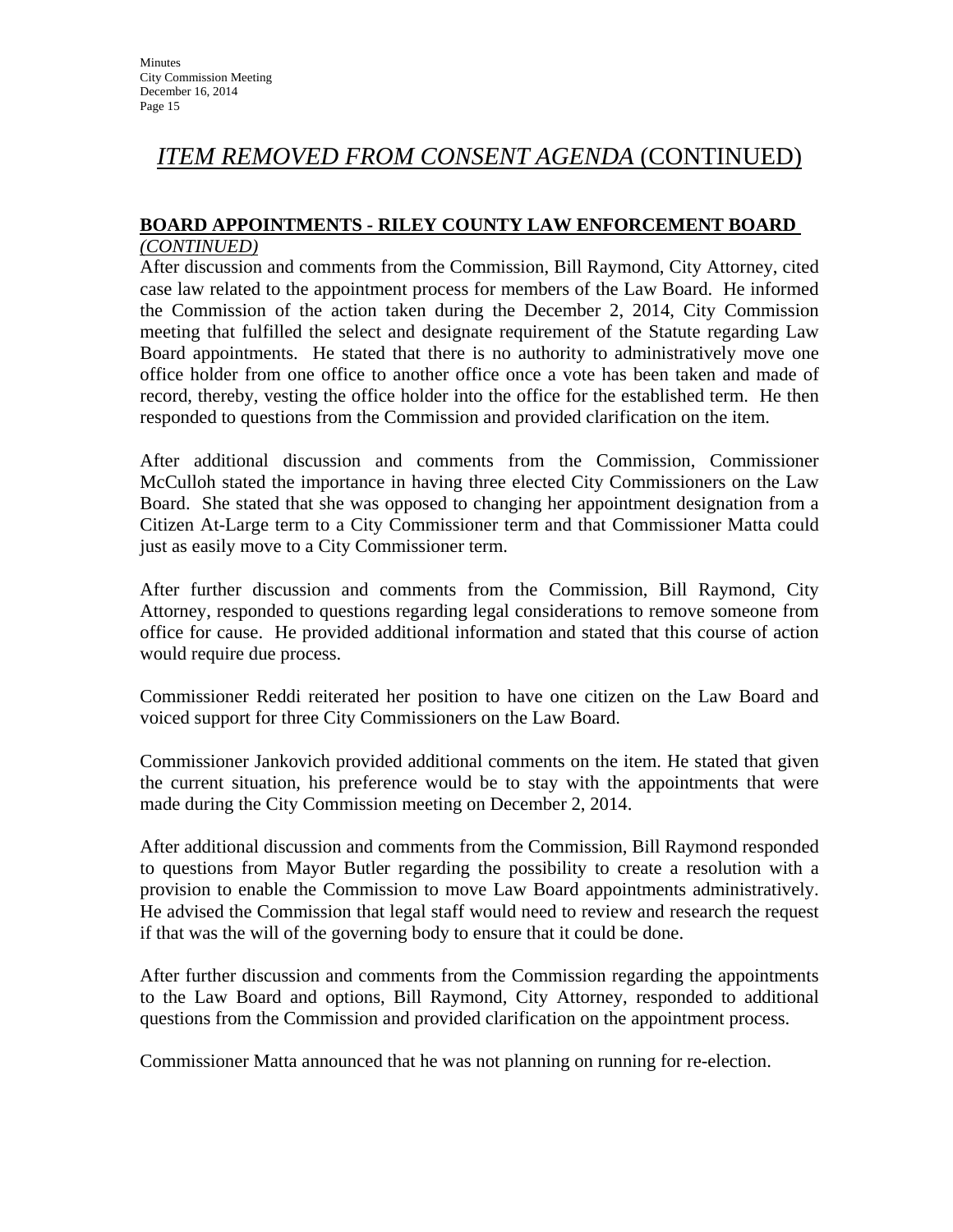# **ITEM REMOVED FROM CONSENT AGENDA (CONTINUED)**

#### **BOARD APPOINTMENTS - RILEY COUNTY LAW ENFORCEMENT BOARD** (CONTINUED)

After further discussion of the Commission and consideration of options, Commissioner Matta said that this is the Mayor's appointment. He stated that he would resign from the Law Board now if the Mayor wants to appoint Craig Beardsley.

Bill Raymond, City Attorney, provided clarification regarding Commissioner Matta's announcement of his resignation from the Law Board and explained the nomination process to fill the vacancy created by Commissioner Matta for the Citizen-At-Large position on the Law Board.

Commissioner Matta announced his resignation from the Law Board appointment effective January 1, 2015.

After additional discussion and comments from the Commission, Mayor Butler moved to appoint Craig Beardsley to a two-year Citizen At-Large position, replacing Commissioner John Matta. Commissioner McCulloh seconded the motion. After discussion, on a roll call vote, motion carried 5-0.

Mayor Butler asked if another motion was required for him to withdraw his resignation and remain on the Law Board.

Bill Raymond, City Attorney, stated that an additional motion was not necessary since his resignation on the Law Board was not accepted.

#### **ADJOURNMENT**

At 9:25 p.m., the Commission adjourned.

Pees, MMC, City Clerk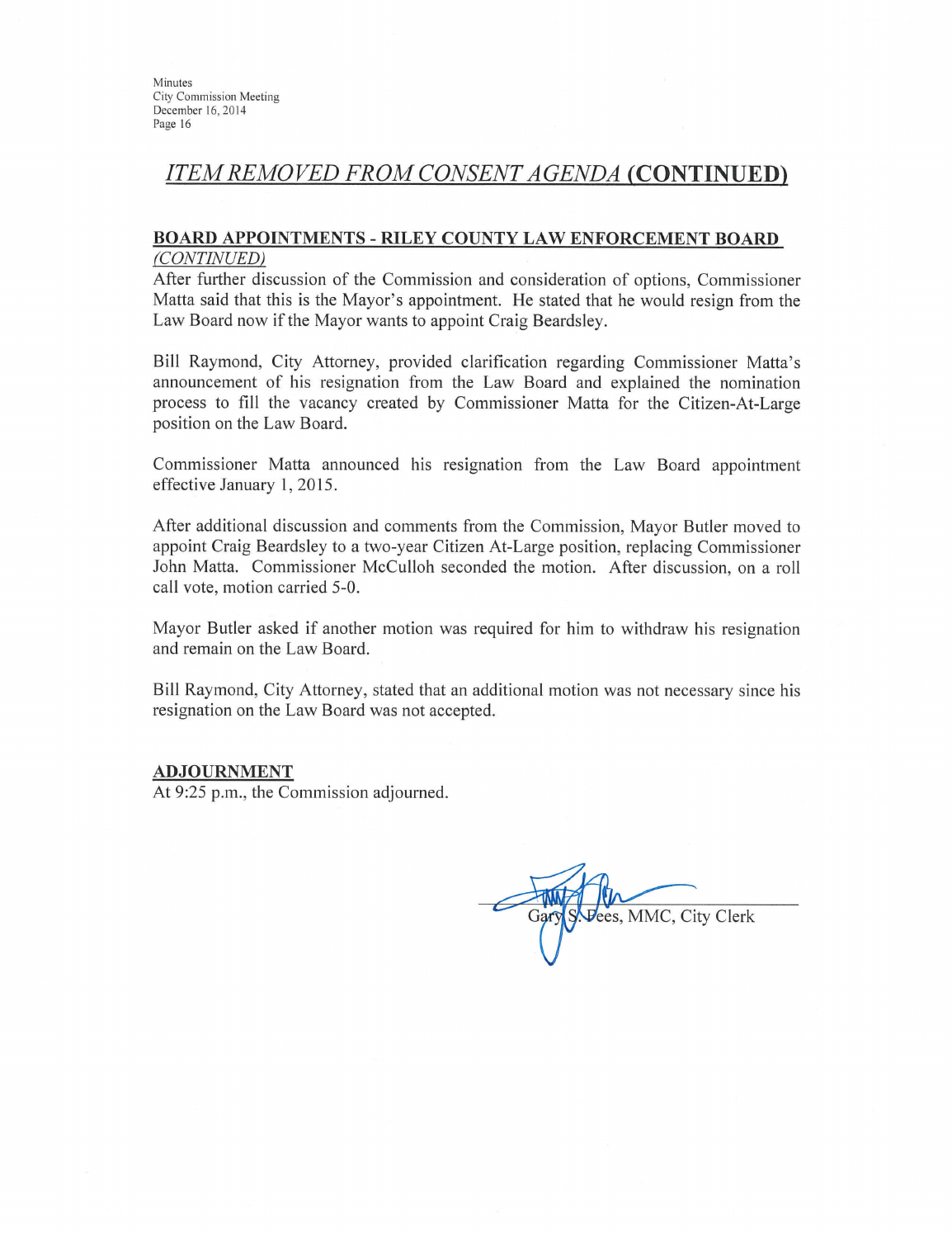#### **STAFF REPORT**

#### **AMENDMENT OF A COMMERCIAL PLANNED UNIT DEVELOPMENT**

**APPLICANT:** JS Sign & Awning LLC on behalf of Jerry Weis, Daniel Dempsey, Manhattan Port Authority LLC, Calvin Emig, and Mike Bean

**OWNER:** Jerry Weis, Daniel Dempsey, Manhattan Port Authority LLC, Calvin Emig, and Mike Bean

**APPLICANT ADDRESS:** 2726 Amherst Ave Suite A, Manhattan, KS 66503

**OWNER ADDRESS:** 2308-2316 Anderson Avenue, Manhattan, KS 66502

**REQUEST:** Amend the signage plan and Ordinance No. 6145 of the Professional Place Planned Unit Development (PUD) to allow one (1) pylon sign at the entryway to the PUD noting the name and address of the complex and a directory of the businesses in the complex.

**LEGAL DESRIPTION:** Professional Place Planned Unit Development (PUD) Office Park, a replat of Lot 2 Professional Place Addition.

**LOCATION:** Generally located north of Anderson Avenue, east of Bellehaven Road, west of Midland Avenue, and south of College Heights Road; Professional Place Addition, Lots 1, 2, 3, 4, 5 (2308-2316 Anderson Avenue).

**AREA:** 1.427 Acres

**DATE OF NEIGHBORHOOD MEETING:** Thursday, September 11, 2014

**DATE OF PUBLIC NOTICE PUBLICATION:** Monday, October 27, 2014

**DATE OF PUBLIC HEARING: PLANNING BOARD:** Monday, November 17, 2014

**CITY COMMISSION:** Tuesday, December 2, 2014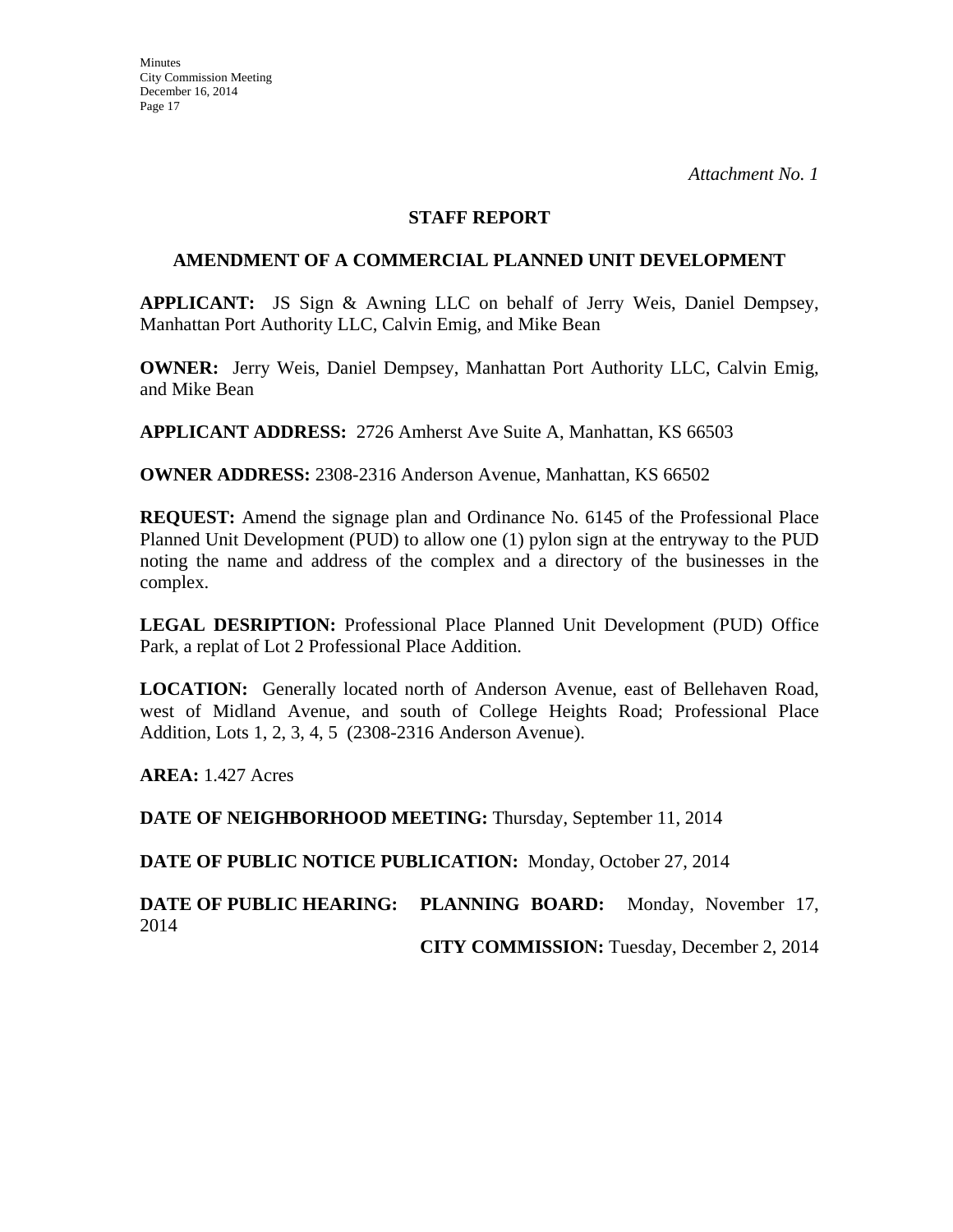## **EXISTING PUD**

### **Ordinance**

Ordinance No. 4310 rezoned the site from C-1, Restricted Business District to the Manhattan Medical Center PUD in May, 1986. The Ordinance approved the original signage plan for the PUD with the following limitations: "signage for identification of building occupants shall consist of no more than one wall sign per business of no more than 20" x 16". In addition, there shall be one ground sign at the entryway to the Planned Unit Development; noting the name and address of the complex."

In July, 2000, Ordinance No. 6145 was approved, amending Ordinance No. 4310 to allow wall signs larger than the 20 inches by 10 inches and to allow more than one (1) wall sign per business. (*The original application for this amendment proposed a ground sign that included a directory of the businesses within the complex but under mutual agreement was not included in the application at that time.)* The ordinance was approved with the following conditions of approval:

- a. One (1) business directory wall sign shall be permitted to be attached to the exterior of each building within the PUD. Such business directory wall signs shall be no larger than two (2) feet by four (4) feet, in size. The purpose of such signs is to identify the location of each business within the building.
- b. In addition to the business directory wall sign, a maximum of two (2) additional wall signs shall be permitted to be attached to the exterior of each building located on Lots 2, 3, 4 and 5 of the PUD. The total square footage of such additional wall signs shall not exceed thirty two (32) square feet per building.
- c. In addition to the business directory wall sign, a maximum of two (2) additional wall signs shall be permitted to be attached to the exterior of each floor of the building located on Lot 1. The total square footage of such additional wall signs, attached to any floor, shall not exceed thirty two (32) square feet.
- d. One (1) ground sign at the entryway of the PUD, noting the name and address of the complex shall be permitted.
- e. Exempt signs, as set forth in Section 6-104 of the Manhattan Zoning Regulations, except where the specific wording of the exemption set forth in Section 6-104 would exclude the exemption from this PUD, or would be inapplicable to this PUD.
- f. All signs installed shall comply with all ordinances of the City. No sign, except exempt signs, shall be installed until a permit has been issued by the City, authorizing such sign.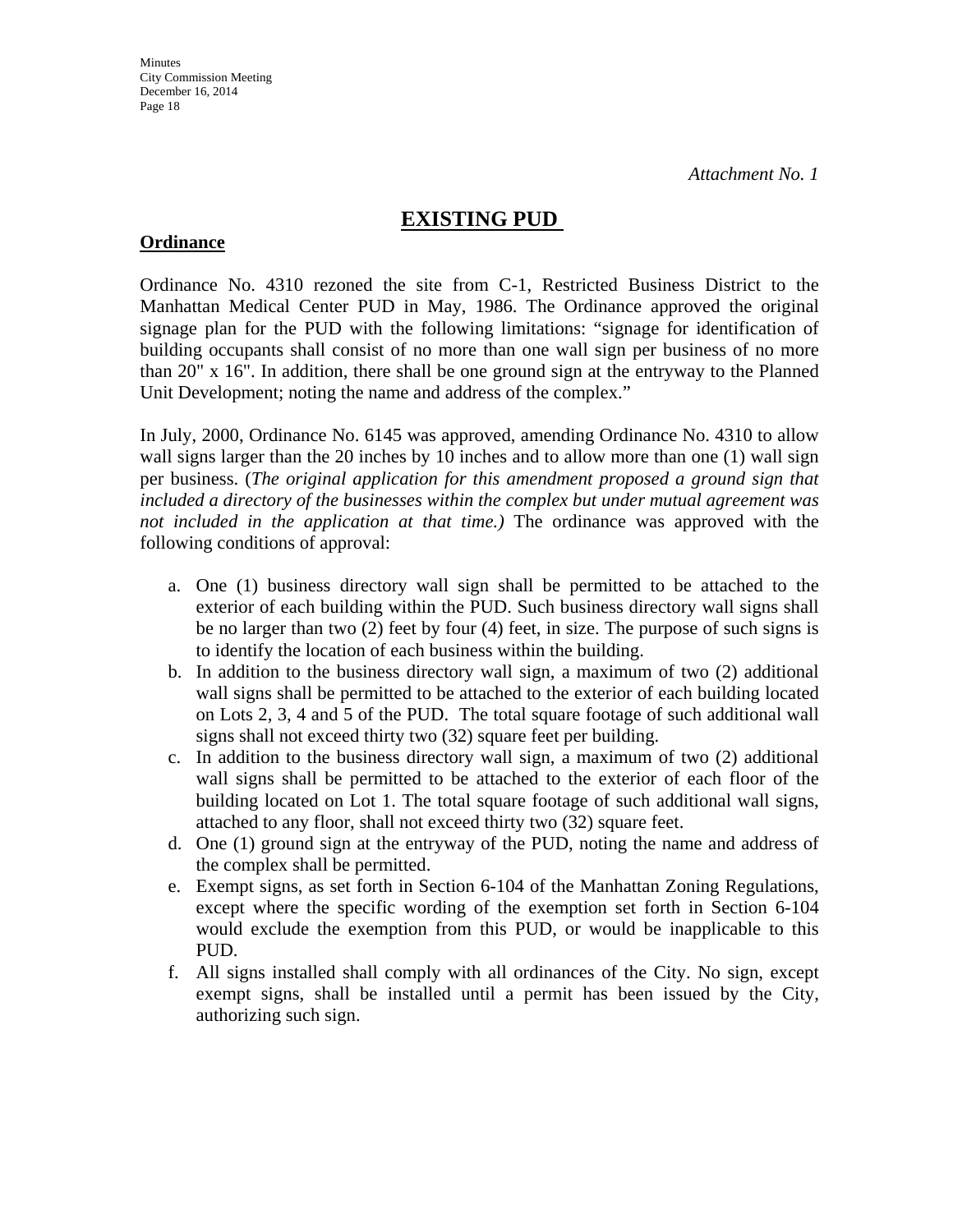## **Permitted Uses**

Ordinance No. 4310 approved specific permitted uses within the PUD. These permitted uses include Banks and financial institutions, Business and Professional Offices provided that any warehouse or storage space associated with such offices shall not exceed 50% of the gross floor area of the principle structure, Governmental buildings, Medical and dental clinics and guidance centers, and Mortuaries and funeral homes.

# **PROPOSED AMENDMENT**

The applicant/owners have proposed to erect a new ground sign located at the entryway of the PUD noting the name, address and businesses within the PUD. The proposed sign will be 21 foot, 10 inches tall and 10 feet wide. The pylon support structures will be constructed of steel poles with aluminum cabinet and polycarbonate sign face materials. The proposed sign will be internally illuminated with a 10 inch reveal between the sign cabinets that will consist of a non-illuminated building address. The name of the PUD "Professional Place" will be located at the top of the pylon sign, measuring approximately 15 square feet in area. The lower sign cabinets will display five business names that measure 2 feet by 8 feet each, totaling approximately 80 square feet. The bottom of the sign will be 6 feet measured from the grade of the existing parking lot. The entire office identification area will be approximately 104 square feet.

The proposed pylon sign is located near a landscaped area within the existing parking lot, adjacent to the building on Lot 1. The application site plan shows the pylon sign sited approximately 25 feet from the Anderson Avenue front property line.

# **MATTERS TO BE CONSIDERED WHEN AMENDING A PLANNED UNIT DEVELOPMENT**

**1. WHETHER THE PROPOSED AMENDMENT IS CONSISTENT WITH THE INTENT AND PURPOSE OF THE APPROVED PUD, AND WILL PROMOTE THE EFFICIENT DEVELOPMENT AND PRESERVATION OF THE ENTIRE PUD:** The proposed amendment is consistent with the intent and purpose of the approved Planned Unit Development. The Professional Place PUD is a complex of five (5) separate buildings that house business and professional offices, all of which were established by Ordinance No. 4310, in May, 1986. The current PUD allows for the proposed pylon sign noting the name and address of the complex and the proposed amendment is to purely include business identification on the pylon sign. The amendment reflects an efficient development pattern consistent with the intent and purpose of the PUD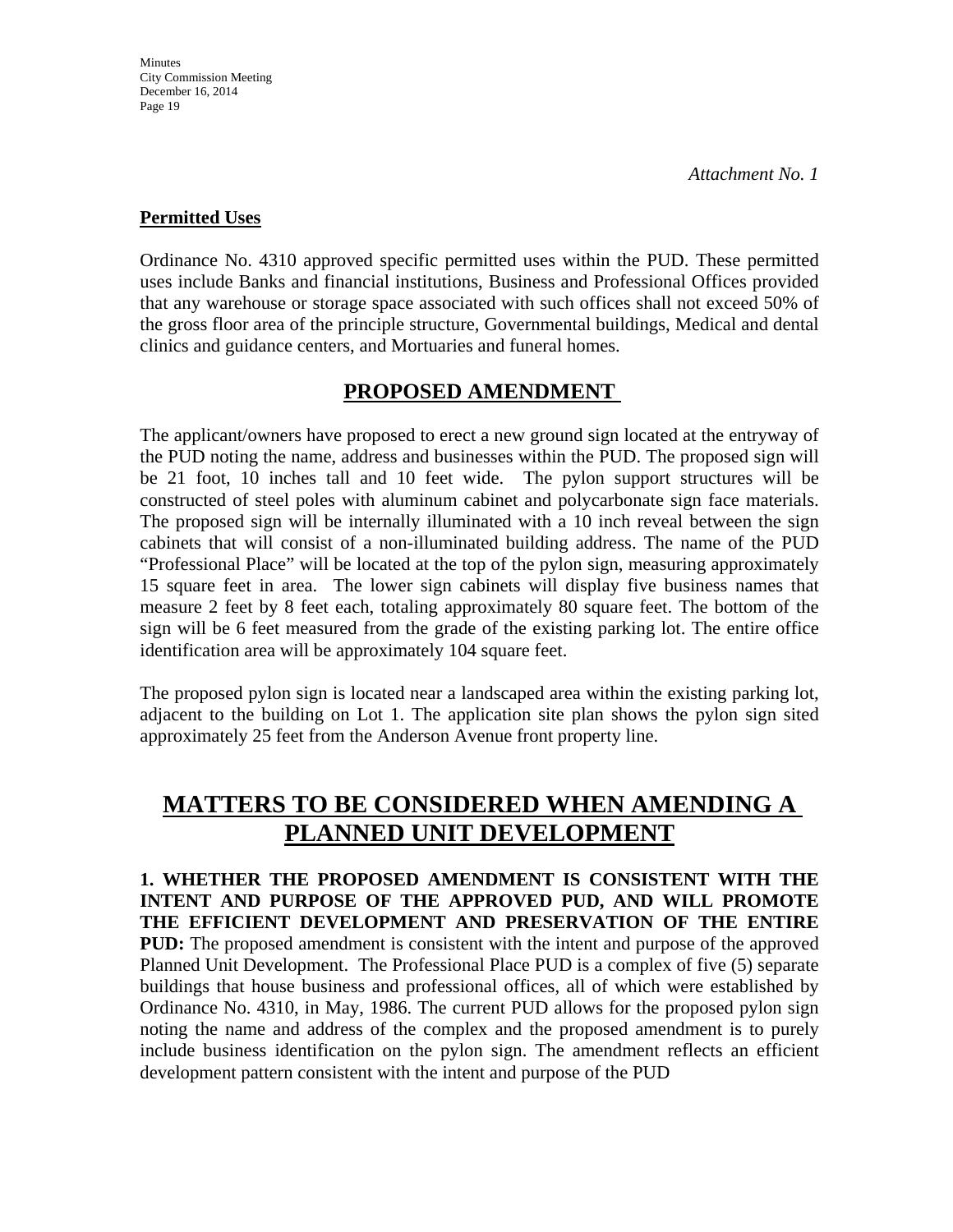**Minutes** City Commission Meeting December 16, 2014 Page 20

*Attachment No. 1*

**2. WHETHER THE PROPOSED AMENDMENT IS MADE NECESSARY BECAUSE OF CHANGED OR CHANGING CONDITIONS IN OR AROUND THE PUD, AND THE NATURE OF SUCH CONDITIONS:** The applicant indicates that, "The proposed amendment is necessary to provide necessary signage and visibility to the community for the business located within the PUD but have no roadside visibility." The original application for the amendment related to Ordinance No. 6145 proposed a ground sign to include the name of the complex, address and business identification. However, due to the lack of ground sign elevations being submitted it was mutually agreed upon to not include the sign in the application at that time.

**3. WHETHER THE PROPOSED AMENDMENT WILL RESULT IN A RELATIVE GAIN TO THE PUBLIC HEALTH, SAFETY, CONVENIENCE OR GENERAL WELFARE, AND IS NOT GRANTED SOLELY TO CONFER A SPECIAL BENEFIT UPON ANY PERSON:** The proposed amendment will result in a relative gain to the public health, safety, convenience or general welfare by providing better visual identification of businesses located within the Professional Place PUD. The subject site is elevated and is surrounded by mature vegetation. Approving the proposed amendment would allow for effective signage for the PUD as it would allow traffic along Anderson Avenue to better identify the location of the businesses within the PUD.

# **ADDITIONAL MATTERS TO BE CONSIDERED WHEN AMENDING A PLANNED UNIT DEVELOPMENT**

- **1. LANDSCAPING:** The site has mature landscaping throughout, including manicured lawns, trees, bushes and foundation plantings. No significant changes are proposed with this development.
- **2. SCREENING:** No changes to the screening are proposed. The site currently screens itself from the adjacent residential property to the East and to the North by a combination of bushes, shrubs and trees. The vegetation is dense and adequately screens the adjacent property from the site.
- **3. DRAINAGE:** The site generally drains to the southwest towards Anderson Avenue, where it is collected by the public storm water system. No changes are proposed to the site that would impact the drainage on the site or in the immediate area.
- **4. CIRCULATION:** The circulation patterns throughout the Professional Place PUD parking lot are established. The location of the proposed pylon sign appears to avoid visual conflicts with vehicular and pedestrian traffic. The proposed amendment does not alter circulation or existing parking within the PUD.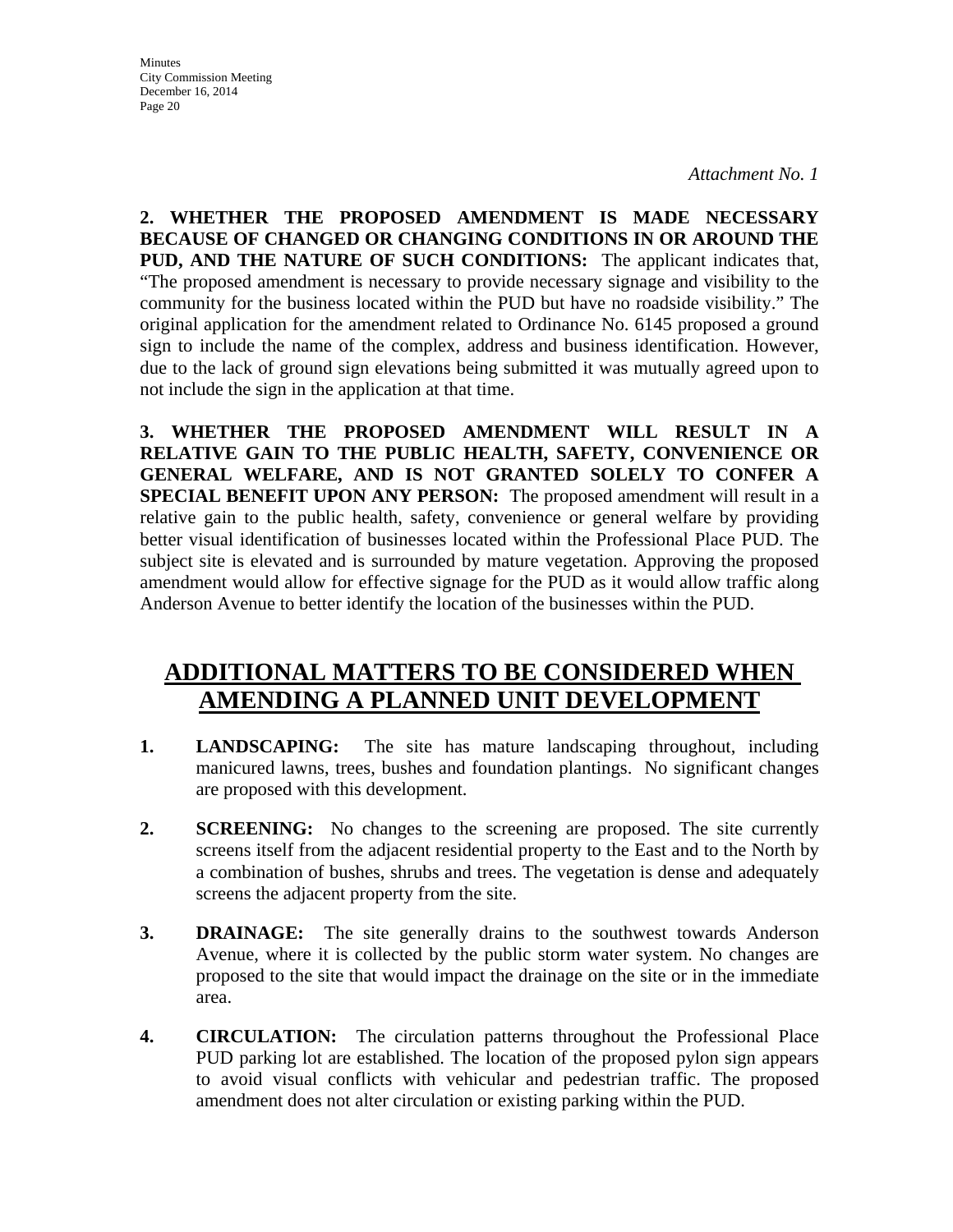- **5. OPEN SPACE AND COMMON AREA:** The proposed amendment does not alter existing open space or common areas.
- **6. CHARACTER OF THE NEIGHBORHOOD:** The neighborhood is generally characterized by professional offices to the southeast and northwest, a large church to the northwest and single-family residences to the north and south.

# **MATTERS TO BE CONSIDERED WHEN REZONING**

- **1. EXISTING USE:** The Professional Place PUD including a mix of Business and Professional Offices.
- 2. **PHYSICAL AND ENVIRONMENTAL CHARACTERISTICS:** The site is slightly elevated, which generally slopes to the southwest and is fully developed with buildings, parking, and mature landscaped areas. No significant changes are proposed with the amendment.

## 3. **SURROUNDING LAND USE AND ZONING:**

- a. **NORTH:** Single-family residences and College Heights Baptist Church, R, Single-Family Residential District.
- b. **NORTHWEST:** Kansas State University Foundation, C-1, Restricted Business District.
- c. **SOUTH:** Single-family residences, Anderson Avenue, R, Single-Family Residential District; and Dentist office, C-1, Restricted Business District.
- d. **EAST:** Single-family residences, R, Single-Family Residential District.
- e. **WEST:** Single-family residences, R, Single-Family Residential District.
- **4. GENERAL NEIGHBORHOOD CHARACTER:** The neighborhood is generally characterized by a combination of single-family residences to the north, south, east, and west, a church to the northwest, and professional offices that are zoned C-1, Restricted Business District, to the northwest and south of the PUD.
- **5. SUITABILITY OF SITE FOR USES UNDER CURRENT ZONING:** The PUD has been in place since 1986, and is suitable for the uses permitted within the district.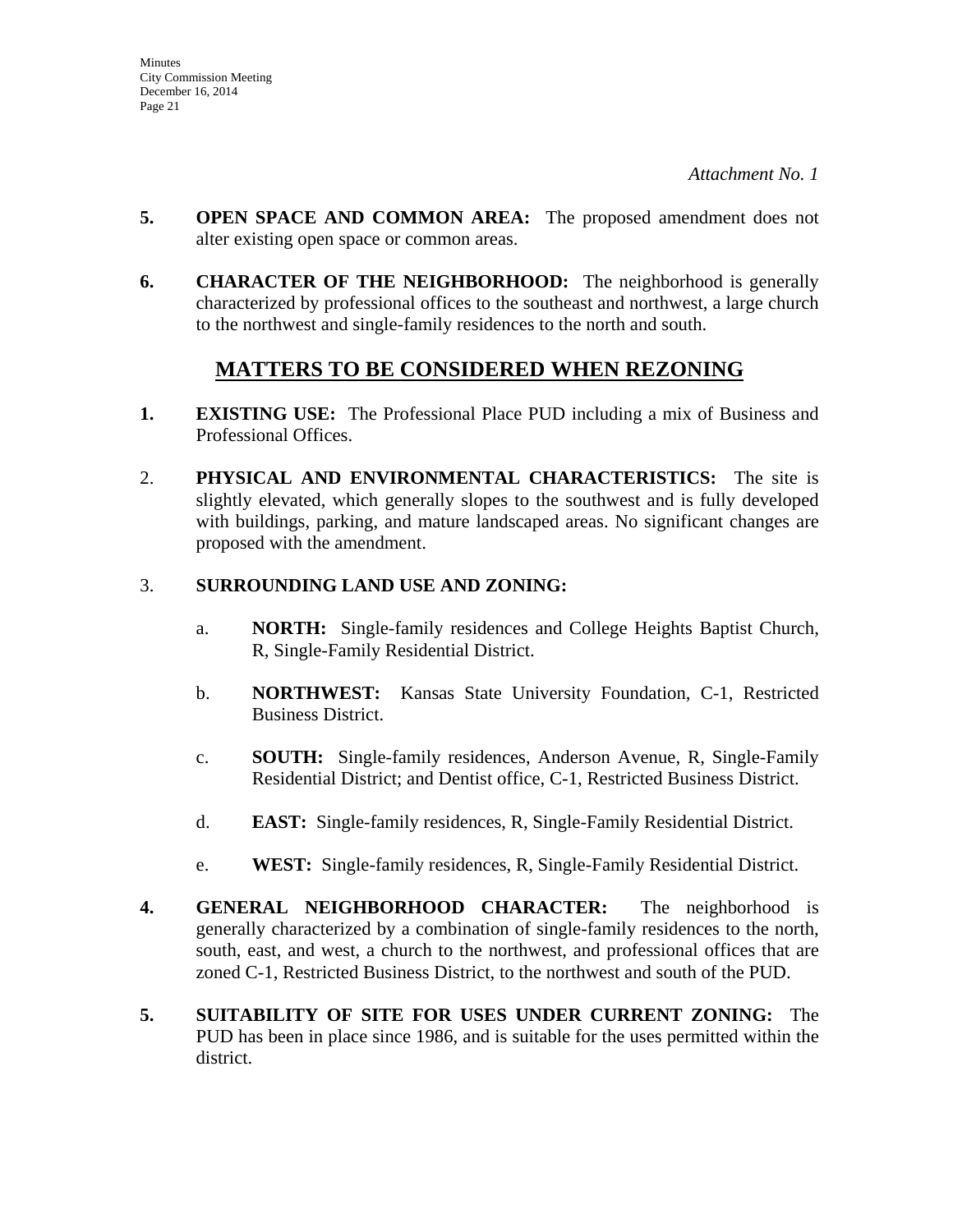**Minutes** City Commission Meeting December 16, 2014 Page 22

> **COMPATIBILITY OF PROPOSED DISTRICT WITH NEARBY PROPERTIES AND EXTENT TO WHICH IT MAY HAVE DETRIMENTAL AFFECTS:** The character of the surrounding area is an older, well-developed single-family neighborhood with large mature trees and landscaped yards. The Professional Place PUD site reflects this character with its landscaping and architecture. The overall site will not change, only the proposed signage for the PUD. The materials and design used for the proposed pylon sign are compatible with the development. Therefore, there should be no detrimental effects to the neighboring properties.

> In addition, as part of the application process the applicants held a neighborhood meeting on September  $11<sup>th</sup>$ . According to the neighborhood meeting report, no one attended the meeting besides the applicant.

**6. CONFORMANCE WITH COMPREHENSIVE PLAN:** The Northwest Planning Area Future Land Use Map indicates the site should develop with Residential Low/Medium Density. The Comprehensive Plan states: "The Residential Low/Medium Density designation incorporates a range of singlefamily, single-family attached, duplex, and town homes, and in appropriate cases include complementary neighborhood-scale supporting land uses, such as retail, service commercial, and office uses in a planned neighborhood setting, provided they conform with the policies on Neighborhood Commercial Centers." The PUD generally conforms to the Comprehensive Plan.

#### **7. ZONING HISTORY AND LENGTH OF TIME VACANT AS ZONED:**

- 1965 Zoned "A" "A", Single- Family Dwelling District.
- 1969 Rezoned to C-1, Restricted Business District.
- 1986 Rezoned to PUD, Planned Unit Development for business and professional offices (Ordinance No. 4310).
- June 5, 2000 Manhattan Urban Area Planning Board recommends approval of a modified amendment to the signage provisions, with modified conditions.
- June 20, 2000 City Commission approves first reading of an ordinance to amend the signage provisions.
- July 11, 2000 City Commission considers approval of Ordinance No. 6145, amending the Professional Place PUD's signage provisions.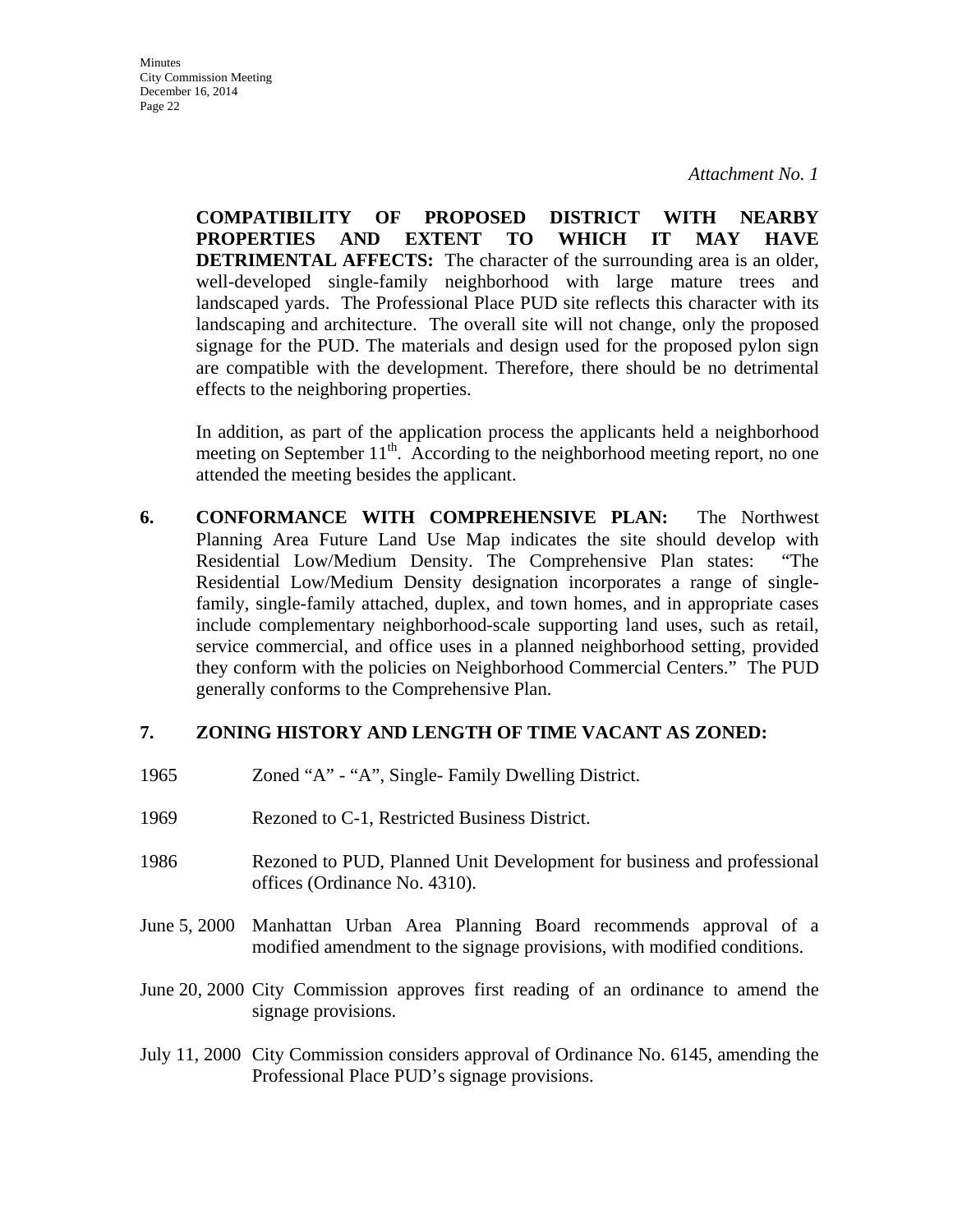**Minutes** City Commission Meeting December 16, 2014 Page 23

*Attachment No. 1*

**8. CONSISTENCY WITH INTENT AND PURPOSE OF THE ZONING ORDINANCE:** The intent and purpose of Zoning Regulations is to protect the public health, safety, and general welfare; regulate the use of land and buildings within zoning districts to insure compatibility; and to protect property values. The intent of the PUD regulations is to provide a maximum choice of living environments by allowing a variety of housing and building types; a more efficient land use than is generally achieved through conventional development; a development pattern that is in harmony with land use density, transportation facilities and community facilities; and a development plan which addresses specific needs and unique conditions of the site which may require changes in bulk regulations or layout. The proposed amendment is consistent with the approved PUD, subject to the conditions of approval.

**9. RELATIVE GAIN TO THE PUBLIC HEALTH, SAFETY AND WELFARE THAT DENIAL OF THE REQUEST WOULD ACCOMPLISH, COMPARED WITH THE HARDSHIP IMPOSED UPON THE APPLICANT:** There appears to be no adverse affects on the public and no relative gain would be accomplished by denial. Denial of the amendment would be a hardship on the owner because no adverse effects on the public are expected.

**10. ADEQUACY OF PUBLIC FACILITIES AND SERVICES:** Adequate public street, sewer, and water are available to serve the site and the proposed use.

## **11. OTHER APPLICABLE FACTORS:** None

**12. STAFF COMMENTS:** City Administration recommends approval of the proposed Amendment to Ordinance No. 6145 and the Final Development Plan of the Professional Place PUD, subject to the one (1) condition of approval:

> 1. One (1) pylon sign at the entryway of the PUD, as proposed, noting the name, address and identification of the businesses within the PUD shall be permitted.

# **ALTERNATIVES:**

- 1. Recommend approval of the proposed Amendment to Ordinance No. 6145 and the Final Development Plan of the Professional Place Planned Unit Development, and, stating the basis for such recommendation.
- 2. Recommend denial of the proposed Amendment to Ordinance No. 6145 and the Final Development Plan of the Professional Place Planned Unit Development, stating the specific reasons for denial.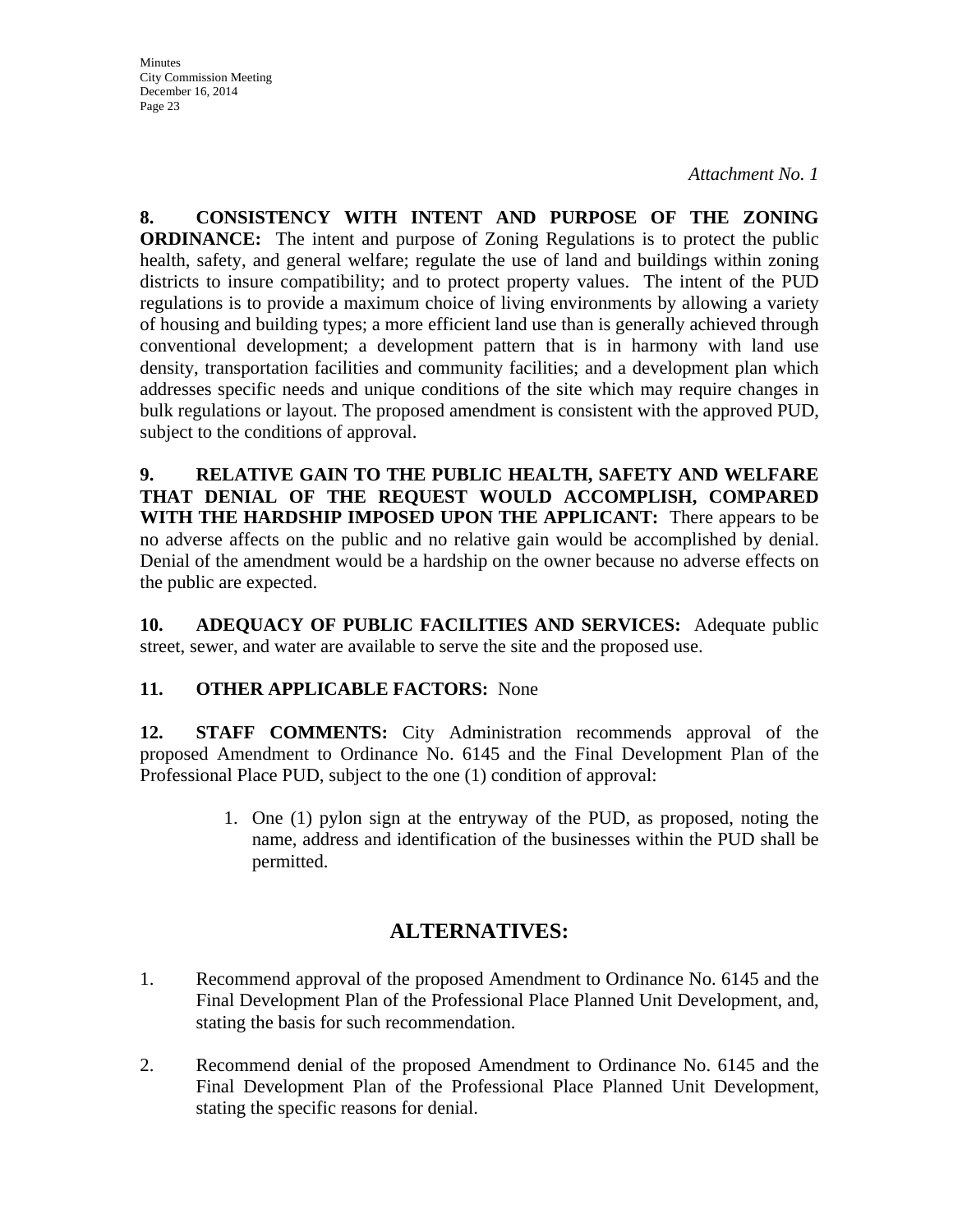3. Table the proposed Amendment to a specific date, for specifically stated reasons.

# **POSSIBLE MOTION:**

The Manhattan Urban Area Planning Board recommends approval of the proposed Amendment to Ordinance No. 6145 and the Final Development Plan of the Professional Place Planned Unit Development, based on the findings in the Staff Report, subject to the one (1) conditions of approval recommended by City Administration.

**PREPARED BY:** Chase Johnson, Planner

**DATE:** December 23, 2014

CJ 14037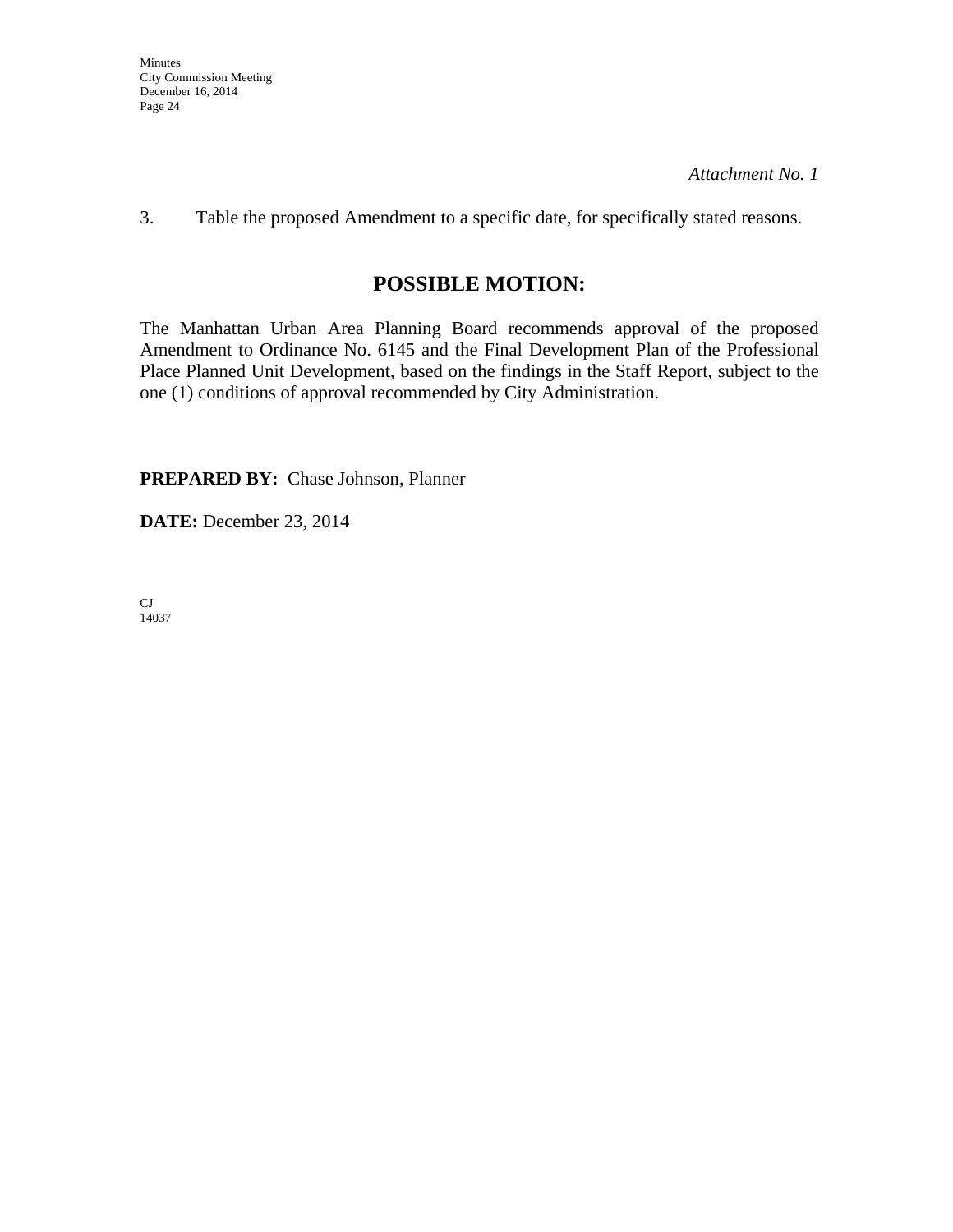# **Social Services Advisory Board Agencies**

|                                                                               | 2015             |                  |
|-------------------------------------------------------------------------------|------------------|------------------|
| <b>Basic Human Needs (food, clothing, shelter,</b><br><i>transportation</i> ) | <b>Requested</b> | <b>Allocated</b> |
| Crisis Center (intervention/shelter programs)                                 | 48,800           | 48,800           |
| MESI (shelter)                                                                | 75,600           | 72,000           |
| Shepherd's Crossing                                                           | 44,000           | 44,000           |
| <b>Prevention/Intervention (Youth)</b>                                        |                  |                  |
| <b>Big Brothers/Big Sisters</b>                                               | 37,000           | 37,000           |
| <b>Boys and Girls Clubs</b>                                                   | 30,365           | 30,365           |
| Sunflower CASA                                                                | 27,000           | 27,000           |
| K-State Center for Child Development                                          | 40,800           | 40,800           |
| <b>Prevention/Intervention (Elderly and Disabled)</b>                         |                  |                  |
| Homecare and Hospice                                                          | 50,000           | 50,000           |
| <b>Kansas Legal Services</b>                                                  | 35,000           | 35,000           |
| <b>Totals</b>                                                                 | \$<br>388,565    | \$<br>384,965    |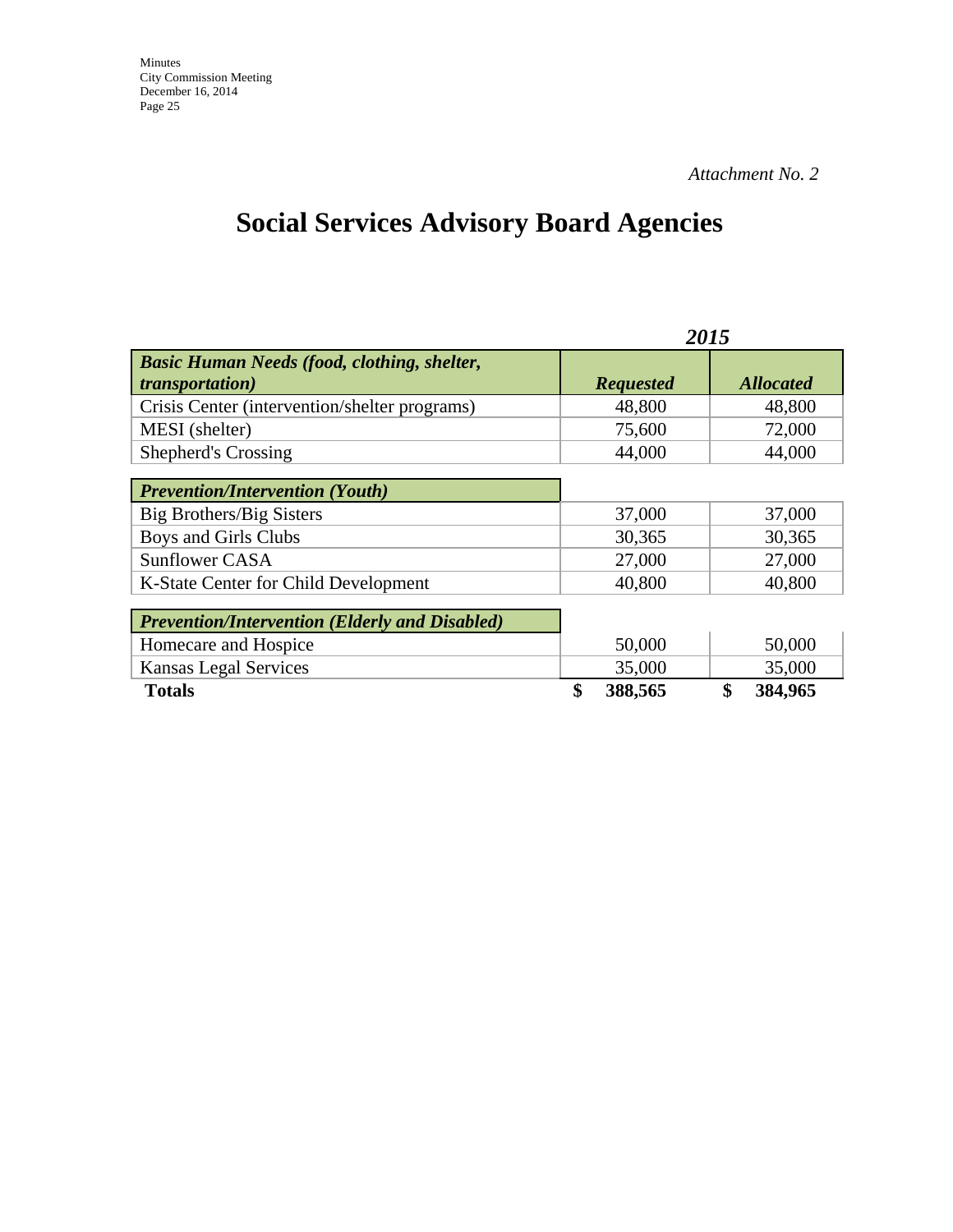| <b>Special Alcohol 2015 Funding</b>              |                  |                         |                                      |
|--------------------------------------------------|------------------|-------------------------|--------------------------------------|
|                                                  | Requested        | Approved                | Recommendation                       |
| <b>Big Brothers/Big Sisters</b>                  | \$19,000         | $\mathcal{S}$<br>19,000 | $\boldsymbol{\mathcal{S}}$<br>19,000 |
| Boys and Girls Club                              | 29,802           | 28,907                  | 28,907                               |
| <b>KSU-AODES</b>                                 | 38,570           | 34,713                  | 34,713                               |
| Manhattan Emergency Shelter                      | 13,362           | 13,362                  | 13,362                               |
| Pawnee Mental Health                             | 89,811           | 70,000                  | 70,000                               |
| <b>Riley County Youth Court</b>                  | 4,000            | 4,000                   | 4,000                                |
| <b>Riley County Comm. Corrections (Juvenile)</b> | 4,000            | 4,000                   | 4,000                                |
| Riley County Comm. Corrections (Adult)           | 10,000           | 10,000                  | 10,000                               |
| <b>Sunflower CASA</b>                            | 37,800           | 37,800                  | 37,800                               |
| The Restoration Center                           | 60,000           | 50,000                  | 50,000                               |
| <b>UFM</b>                                       | 21,000           | 20,370                  | 20,370                               |
| <b>USD#383</b>                                   | 184,223          | 178,696                 | 178,696                              |
|                                                  | \$<br>511,568 \$ | 470,848 \$              | 470,848                              |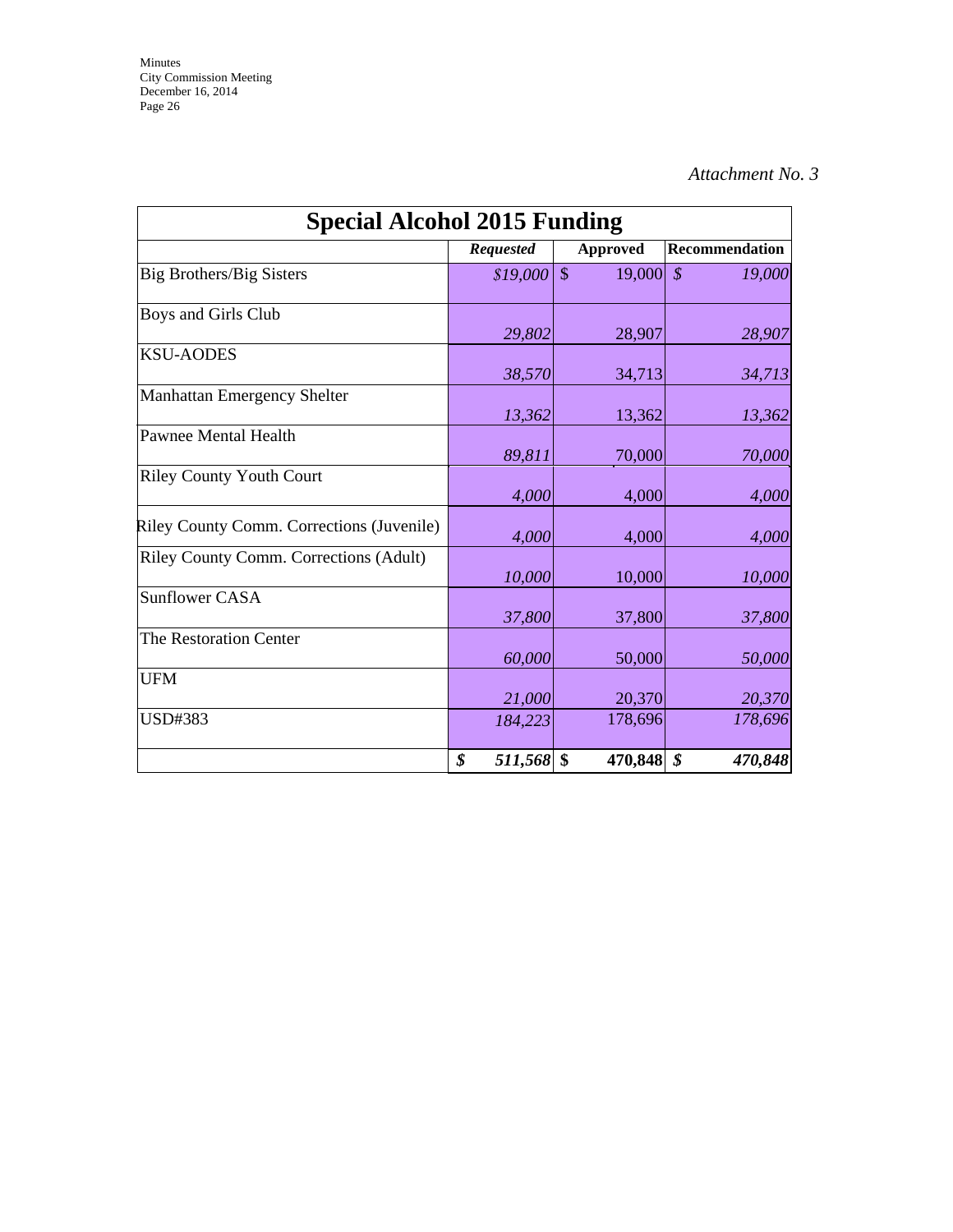#### **STAFF REPORT**

### **ON AN APPLICATION TO REZONE PROPERTY**

The proposed Pinehurst Addition is to consist of twelve (12) single-family attached lots (A & B lots) and four (4) single-family detached lots.

**FROM:** County Residential Planned Unit Development (PUD) District

**TO:** R-2, Two-Family Residential District

**APPLICANT:** SMH Consultants – Jeff Hancock on behalf of the owners

**ADDRESS:** 4201Suite B, Anderson Avenue, Manhattan, KS 66503;

**OWNERS:** The Carson Company – Andrew Carson

**ADDRESS:** 2805 Claflin Road, Manhattan, KS 66502

**LEGAL DESCRIPTION:** An unplatted tract in Section 4, Township 10, Range 7 East

**LOCATION:** Generally located immediately to the west of the intersection of Grand Mere Parkway and Colbert Hills Drive (*see attached legal description for full details).* 

**AREA:** 7.05 acres

### **DATE OF NEIGHBORHOOD MEETING:** October 8, 2014

**DATE OF PUBLIC NOTICE PUBLICATION:** November 10, 2014

**DATE OF PUBLIC HEARING: PLANNING BOARD:** December 1, 2014 **CITY COMMISSION:** December 16, 2014

# **THIRTEEN MATTERS TO BE CONSIDERED WHEN REZONING**

**1. EXISTING USE:** The unplatted tract is currently native grass land.

**2. PHYSICAL AND ENVIRONMENTAL CHARACTERISTICS:** The irregularly shaped tract is gently sloped and drains to the east towards the Grand Mere Parkway. The western edge of the proposed subdivision is adjacent to a prominent hill top in the area. The site generally drains eastward towards an existing retention basin used for irrigation by the golf course. The basin is at the upper reach of Little Kitten Creek.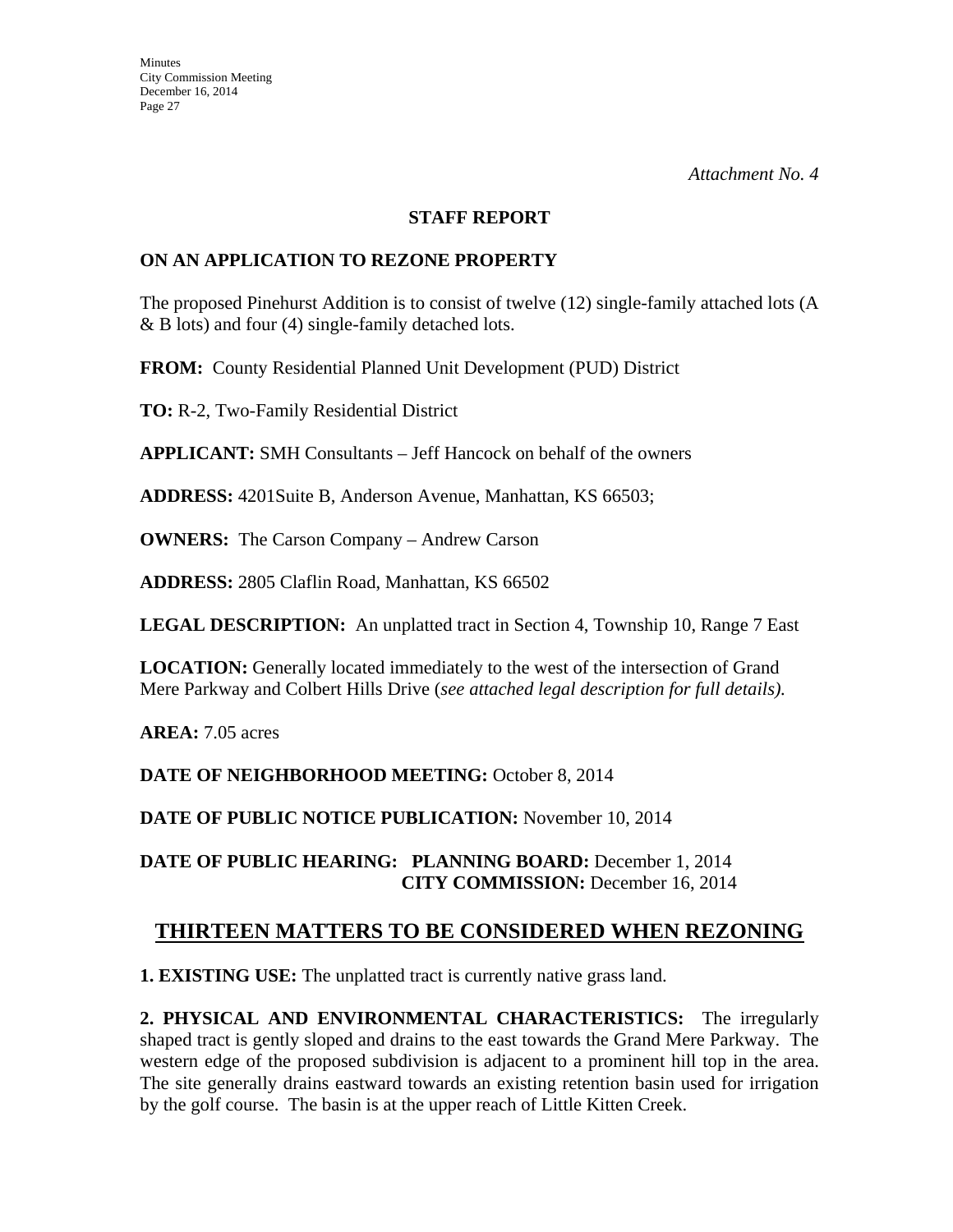### 3. **SURROUNDING LAND USE AND ZONING:**

**NORTH:** Colbert Hills Golf Course; R-S Single-Family Residential District.

- **SOUTH:** Vacant land within Grand Mere Master Planned Community and Grand Mere Parkway, a two-lane, collector street; County Residential Planned Unit Development, R-S Single-Family Residential District.
- **EAST:** Grand Mere Parkway, Turnberry Addition, a single-family neighborhood and Vacant land within Grand Mere Master Planned Community; R-1, Single-Family Residential District and R-S District.
- **WEST:** Vacant land within Grand Mere Master Planned Community and Colbert Hills Golf Course; County Residential Planned Unit Development, R-S Single-Family Residential District.
- **4. GENERAL NEIGHBORHOOD CHARACTER:** The general character of the neighborhood is a mixture of the golf course, including the club house, established single-family homes and developing residential neighborhoods within the comprehensively planned neighborhood in the City.
- **5. SUITABILITY OF SITE FOR USES UNDER CURRENT ZONING:** The site was rezoned to County R-PUD in 1997. At the time of the rezoning, the golf course developer wanted assurance that when the golf course was annexed that a zoning, specifically the County R-PUD for the golf course, was attached. The rezoning to R-PUD was done primarily for the benefit of the golf course development. Those portions of Grand Mere that are not yet annexed remain County R-PUD. The current County R-PUD predated the Grand Mere Master Plan and the 2003 Manhattan Urban Area Comprehensive Plan, which currently designates the proposed development as a Hotel (General Commercial (GC)) and Single-Family #4 (RLM). The Comprehensive Plan reflects that Grand Mere Master Plan's proposed land use. Development in Grand Mere is progressing to ensure attractive and orderly neighborhoods in response to changing market demand.
- **6. COMPATIBILITY OF PROPOSED DISTRICT WITH NEARBY PROPERTIES AND EXTENT TO WHICH IT MAY HAVE DETRIMENTAL AFFECTS:** The proposed rezoning to R-2 District is compatible with the surrounding neighborhood with twelve  $(12)$  single-family attached lots  $(A \& B \text{ Lots})$ , ranging in size from approximately 0.33 acres to 0.50 acres, and four (4) singlefamily detached lots, ranging in size from .41 acres to 1.20 acres. A minimal increase in light, noise and traffic can be expected, with minimal impact on the surrounding area by the residential lots in the Pinehurst Addition. The proposed subdivision will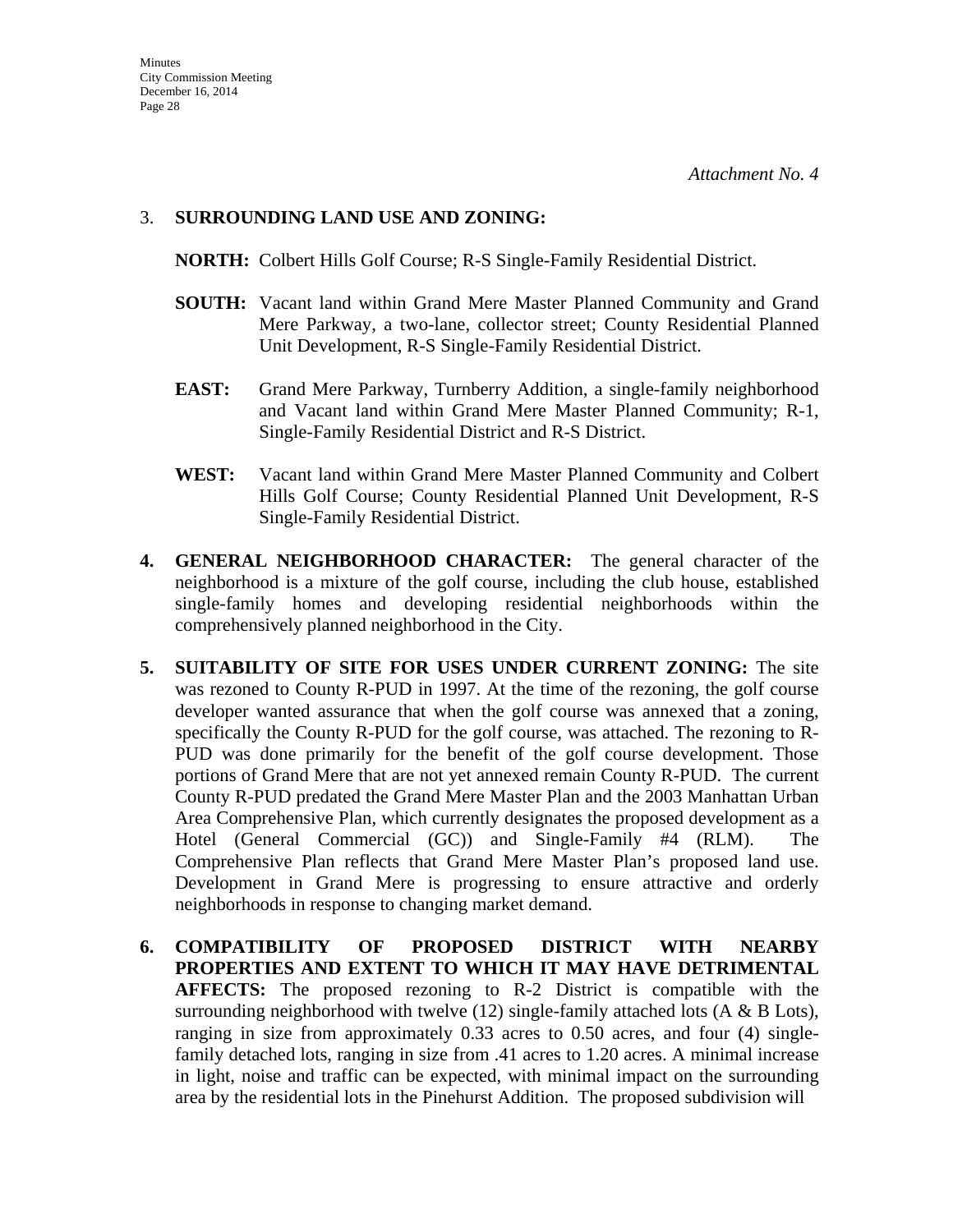be similar in size and character to other single-family developments in the Grand Mere Master Plan Community. The Golf Course is located immediately to the north. To the west and south is undeveloped land within the master planned community. There are currently no existing residential homes in the immediate area. Turnberry Addition and Muirfield Addition are to the east and have been recently approved and will most likely begin infrastructure construction soon. Because of similar types of proposed residential uses in Pinehurst Addtion, these existing developments should not be adversely impacted.

To ensure compatibility within Grand Mere, architectural guidelines and design standards provide for building review and approval. A private design review committee is responsible for enforcement of guidelines and standards *(see below III. COMMUNITY CONCEPTS AND DEVELOPMENT STRATEGY below in Grand Mere Master Plan)*. The guidelines and standards are private and are not part of the rezoning. The policy statements are mentioned because they are part of the Grand Mere Master Plan policies.

As part of the application process, the applicant held a neighborhood meeting. According to the meeting summary, no one attended the meeting.

#### **7. CONFORMANCE WITH COMPREHENSIVE PLAN:**

The Pinehurst Addition is shown on the Future Land Use Map as Community Commercial, CC, and Residential Low/Medium Density, RLM. The northern third of the rezoning site is designated as CC and the southern two-third as the RLM designation. The CC area is a direct reflection of the Grand Mere Master Plan designating this area for a destination hotel. The developer has chosen to develop the site as residential. The adjacent RLM designation is the appropriate set of land use policies to consider. Applicable RLM policies *(in italics)* in the Comprehensive Plan include:

#### *Residential Low/Medium Density (RLM)*

### *RLM 1: Characteristics*

*The Residential Low/Medium Density designation incorporates a range of singlefamily, single-family attached, duplex, and town homes, and in appropriate cases include complementary neighborhood-scale supporting land uses, such as retail, service commercial, and office uses in a planned neighborhood setting, provided they conform with the policies on Neighborhood Commercial Centers. Small-scale multiple-family buildings and condominiums may be permissible as part of a planned unit development, or special mixed-use district, provided open space requirements are adequate to stay within desired densities.*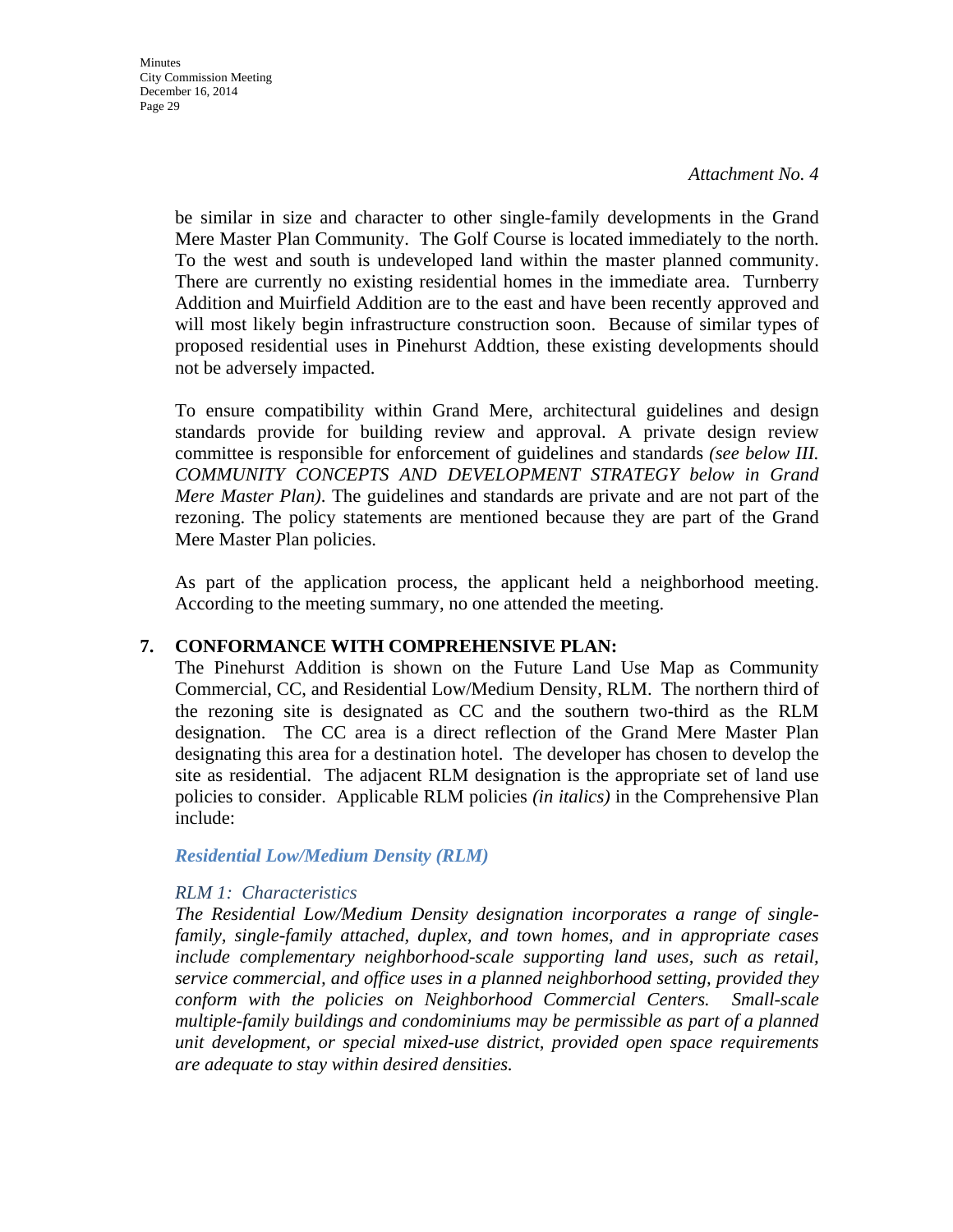#### *RLM 2: Appropriate Density Range*

*Densities in the Residential Low/Medium designation range between less than one dwelling unit/acre up to 11 dwelling units per net acre.* 

### *RLM 3: Location*

*Residential Low/Medium Density neighborhoods typically should be located where they have convenient access and are within walking distance to community facilities and services that will be needed by residents of the neighborhood, including schools, shopping areas, and other community facilities. Where topographically feasible, neighborhoods should be bounded by major streets (arterials and/or collectors) with a direct connection to work, shopping and leisure activities.* 

### **Grand Mere Community Master Plan**

The Grand Mere Community Master Plan was originally adopted in April 2000 and is included as a specific Land Use Element of the current Comprehensive Plan adopted in 2003. The Grand Mere Plan is a more detailed level neighborhood plan for the entirety of Grand Mere, which notes the area to be Hotel (GC) and a portion of Single-Family #4 45.1 acres (RLM). A significant portion of the Single-Family #4 area is outside of the proposed development. As mentioned above, it is apparent that the market does not support a destination hotel at this location. The applicant has proposed to develop the site within policies of the Single Family (RLM). See below under Residential Types for the Single Family RLM description.

Applicable policies *(in italics)* from the Grand Mere Master Plan include:

## *PROJECT INTENT*

*The overall Land Use Amendment is intended to create a community designed within a park. By responding to the natural terrain, preserving natural corridors, protecting the slopes and riparian environment, a harmonious relationship with the land can be created for the community.* 

*Grand Mere is envisioned as an upscale residential community, with the University's Colbert Hills Golf Course and preserved open space interwoven throughout the development. The community is made up of individual neighborhoods defined by open space features, topography, connection to the Grand Mere Parkway, and the golf course. A strong joint effort has integrated the golf course design (Colbert Hills) and the overall community design (Grand Mere Development). The interconnectivity of automobile circulation, pedestrian/bicycles, and open space, as well as residential neighborhood placement and overall community utility location, has created a well integrated community with both future residences and community recreation as the*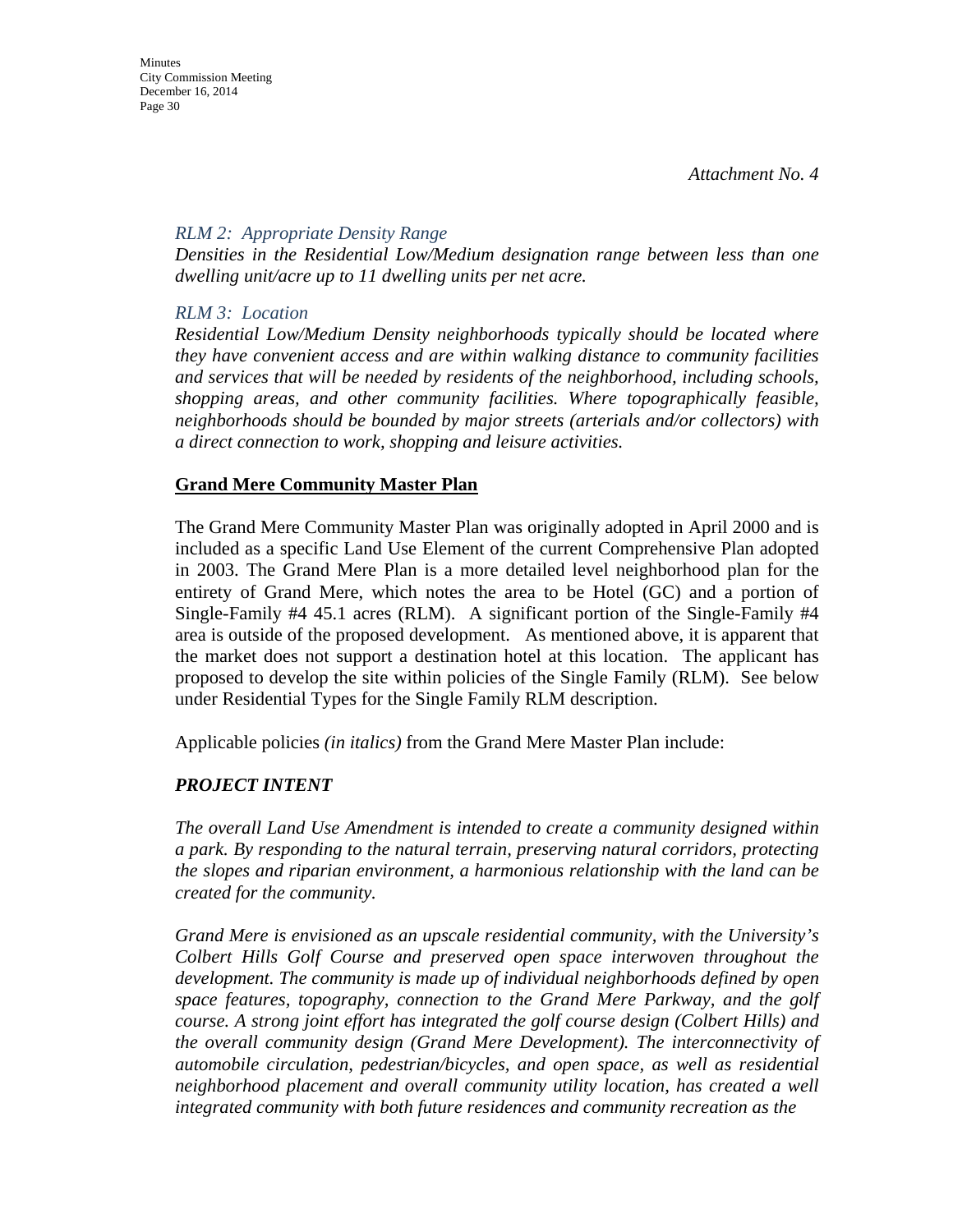*main focus. Flexibility is built into the land use plan to allow the development to respond to market demand.* 

*Specific types of residential product may subtly change in the future due to market demand as the development pattern becomes clearer and as the community matures. The community will offer a high level of design quality, architectural variety, and a wide range of housing types to address the potential markets appropriate for an upscale development.* 

## *5 KEY DESIGN CONCEPTS*

### *1. Create a high quality residential community*

*Create a community of villages, residential neighborhoods, and neighborhood commercial areas centered along the projects' spine, Grand Mere Parkway. Through the use of architectural design guidelines and development reviews the quality of building construction will be maintained at the highest level.* 

### *2. Integrate the Natural Environment*

*Preserve the natural slopes and open space features. Provide a visual connection to the natural beauty of the development: the golf course in the valleys, the long vistas/views, and the prairie environment.* 

### *3. Offer a Variety of Residential Living*

*Offer a wide range of residential products and lot types to address the market demands of the well informed and upscale consumer. An integrated community of many housing types will help to provide an interesting streetscape, a quality neighborhood texture, and a sustainable development.* 

### *4. Create a Pedestrian/Bicycle System*

*Provide pedestrian/bicycle connections throughout the development, following the Grand Mere Parkway, open space corridors and the linear park connections provided as part of the Master Plan along Little Kitten Creek and the continuation of the Hudson trail.* 

*Grand Mere Community Overall Development Plan*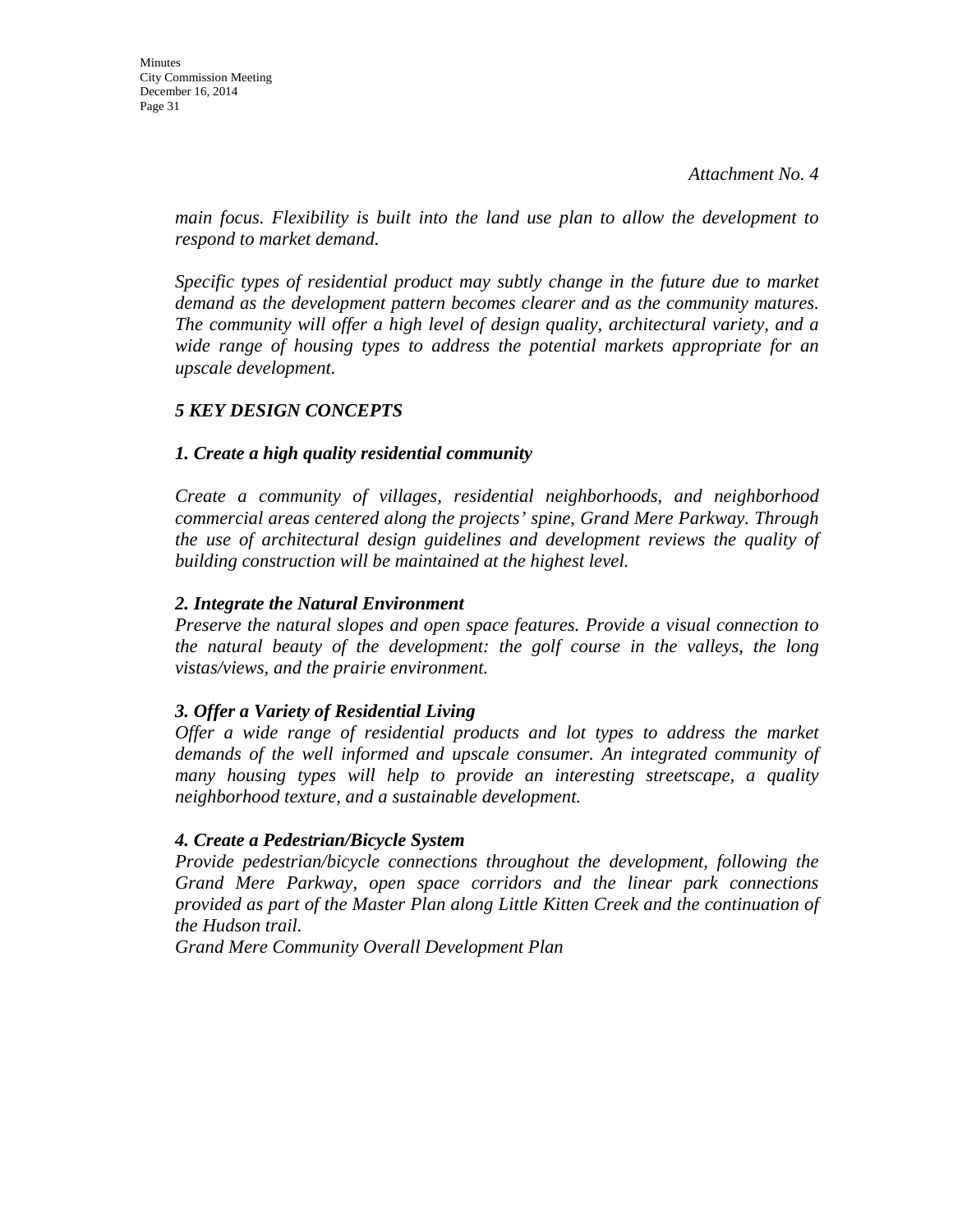### *III. COMMUNITY CONCEPTS AND DEVELOPMENT STRATEGY*

*Grand Mere is proposed as a Master Planned Community consisting of a wide range of residential housing types and densities and will be utilizing both Planned Unit Development and Conventional Zoning Development standards based on specific sites and development types.* 

*The overall Grand Mere Project consists of 1,054 (estimated) acres, including the Colbert Hills Golf Course. Rather than dispersing development throughout the entire property, the project purposes to "concentrate" neighborhood development within residential and commercial villages on approximately 543 acres preserving almost 50% of the land as natural open space or golf course. This concept, while proposing a variety of home types and densities, provides large natural open spaces, golf course amenity for the general public, and peripheral residential villages as large lot or low density residential products that create an overall density (1.5 du/ac) for the site, consistent with the surrounding neighborhoods. All housing types shall belong to the Master Homes Association, which will be responsible for enforcing the covenants and restrictions, and maintaining the common grounds.* 

*Within the community, residential neighborhoods are supported by neighborhood commercial services, which provide a focus and entry element for the development. These neighborhood office and retail villages are envisioned as community services located at the development entries along the Little Kitten Creek entry and Kimball Ave. and the future northern entry on Marlatt.* 

*Throughout the plan, connecting open space systems, sidewalks and bike trails provide pedestrian connections between residential neighborhoods, public amenities and the neighborhood services. These are planned connections to occur in a variety of types and locations. As each phase of development is planned in detail, the specific pedestrian connections will be part of each village plat and relate back to the overall Circulation Parks & Open Space Plan.* 

*Grand Mere Community Architectural Guidelines and Design Standards will provide for the review and approval of all site and building plans for the Grand Mere property. The Design Review Committee of Grand Mere will be responsible for enforcement of these guidelines and standards. The Developer believes that careful planning and enforcement of design and development standards will ensure orderly, attractive, and lasting development, all of which will preserve and enhance the value of the community.*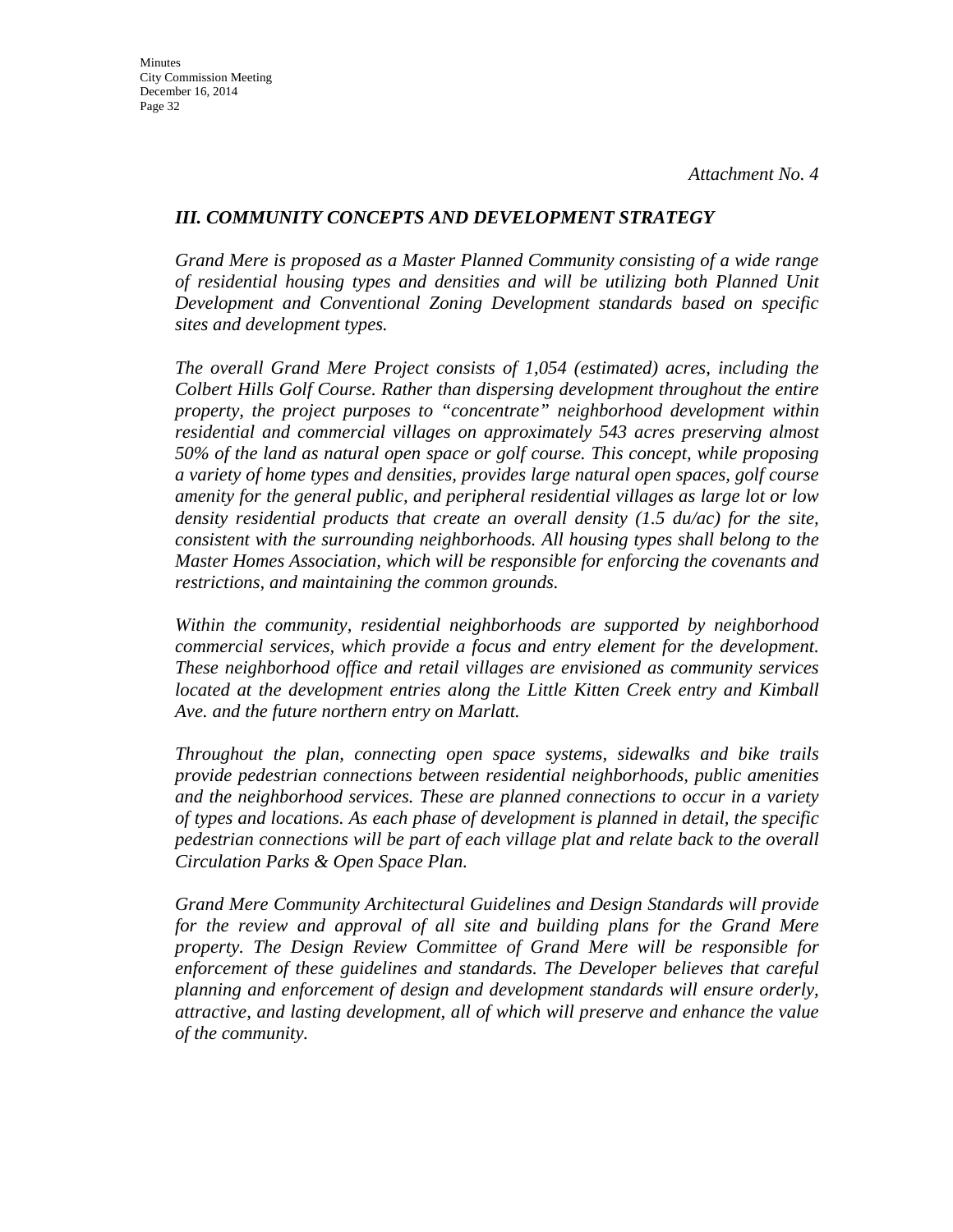### *A. Residential Neighborhoods*

*The planning concept proposes a wide range of residential uses, with densities ranging from 1 to 20 dwelling units per acre (du/ac) within individual parcels. Generally, individual neighborhoods are envisioned as small enclaves in order to promote a mix of different product types, create intimate neighborhoods, and to build a strong community image from the project's onset. The key to a sustainable successful development is quality design and construction, and a variety of housing price points to attract a wide spectrum of residential consumers. Higher density residential, as well as small lot single-family opportunities are integrated into the community along Grand Mere Parkway, rather than isolated or located along the site's edges. While building a stronger new community, this concept also reduces impact on existing adjacent neighborhoods by focusing the traffic and circulation internally.* 

*Residential Types:* The developer has proposed a subdivision that meets the description of Single Family RLM, rather than the Villas designation, although both can be considered as single-family developments.

### *Single Family RLM*

*The 273.4 acres of single family proposed for grand Mere represents 50% of the total proposed residential acreage. The detached single family products will range in size and density. The village of single family will be developed as parcels and each will be controlled to maximize views, walkouts, and architectural design quality. The Grand Mere Architectural Review Committee will provide design review of the homes and general site development guidance. Each single family village will be signed and themed as a unique part to the overall Grand Mere development and developed as the market demands. Each parcel will provide internal open space, storm drainage controls, and pedestrian linkages between the villages in addition to the designated Grand Mere Circulation Park & Open Space Plan.* 

### *C. Streets and Circulation System*

*Residential streets within Grand Mere are envisioned as a key element of "neighborhood* 

*quality," offering a place to walk and play, as well as to drive and park. The streetscape in and along the roads will reflect the quality of the community through the use of signage monumentation and landscaping depending on the location and natural conditions of the space providing strong visual "cues" to better orient drivers to their locations and destinations.*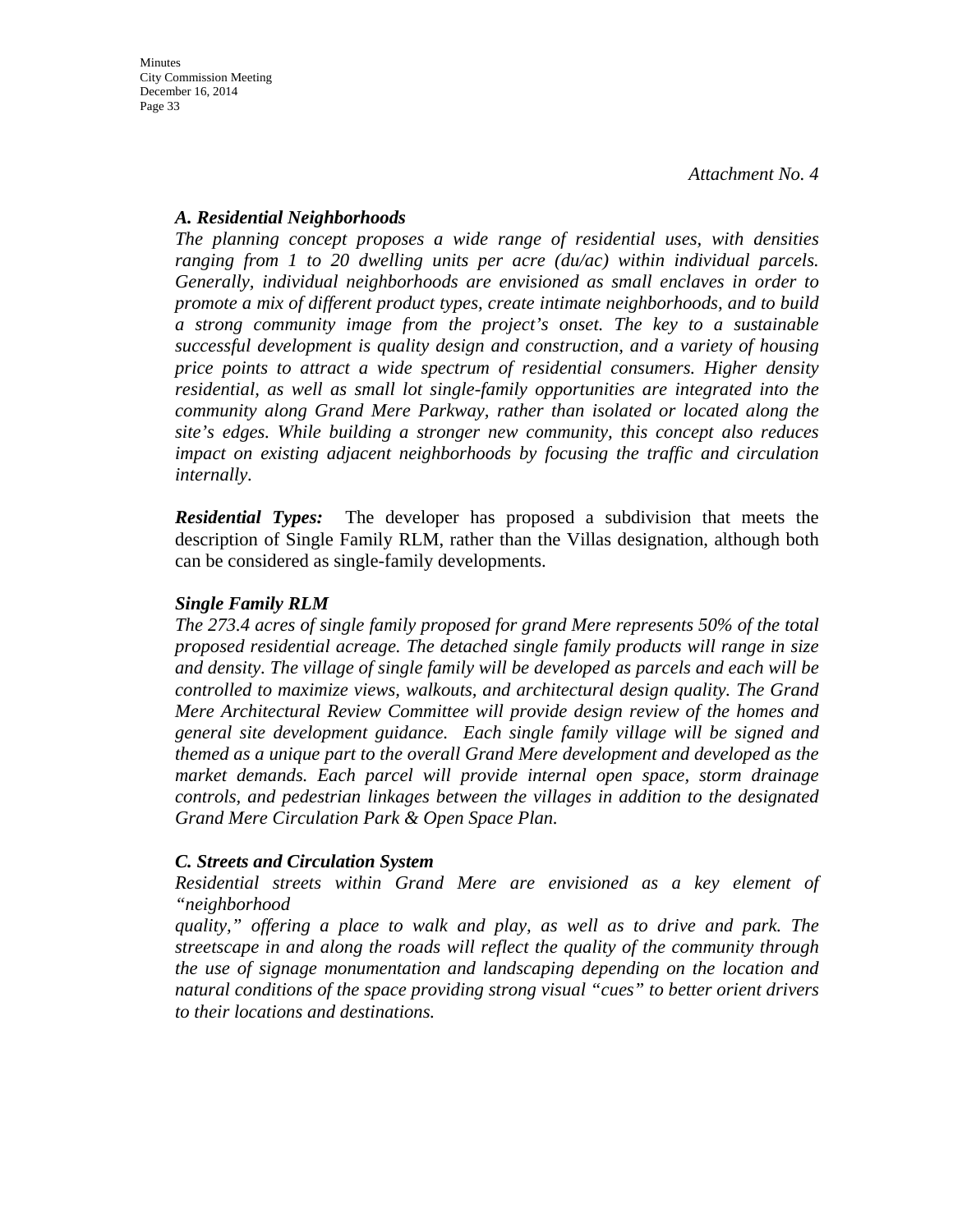*When utilizing the approved Manhattan street system standards the hierarchy, streetwidths, design speeds, and travel/parking lanes are consistent and will not compromise auto on-street parking, or bike and pedestrian access. The street layout will frame important views and vistas, including buildings, golf course, and natural features. On-street parking is available on all local streets.* 

*The Master Planned Community will be accessed from Kimball Avenue and Marlatt Avenue. Additional access points into the Community from surrounding residential streets are shown on the Master Plan.* 

#### *D. Pedestrian and Bicycle Circulation System*

*Connectivity with the City of Manhattan Linear Park Master Plan is our main focus for the overall trails system. A comprehensive pedestrian and bicycle system is proposed for the community to provide access to individual neighborhoods, the Club Facility and Hotel site, commercial services, and open space amenities~ Elements include both off-street and on street bike paths, natural unimproved trails, and a 17.2 acre linear park along Little Kitten Creek. An easement shall be provided for the extension of the Hudson trail northward, along the east property line to northeast corner section 3-10-7. All trail/path systems will be site- specifically designed at the time of construction. Each will be reviewed on a site-by-site basis to ensure sensitive placement and minimum disturbance. This will be coordinated with the Park & Recreation Board and the Parks and Recreation Department.* 

### *G. Golf Course Development*

*The Grand Mere development drainage and detention system shall be designed to work in concert with the golf course drainage and detention system. The course was designed to meet the environmental goals of the Audubon International Signature Status Program.* 

#### *Bike Paths, Trails and Sidewalks*

*Bike paths, trails and sidewalks are provided along the internal streets and open spaces to provide internal connections between the villages where possible. See the Circulation* 

*Parks & Open Space Plan* 

#### *M. Current School District Boundaries*

*The school district boundary between Manhattan U.S.D. 383 and Riley County U.S.D. 378 divides Grand Mere into east and west jurisdictions crossing the property beginning at the S.W. Corner of Section 3-10-7 and continuing north to the N.W. Corner of Section 3-10-7.*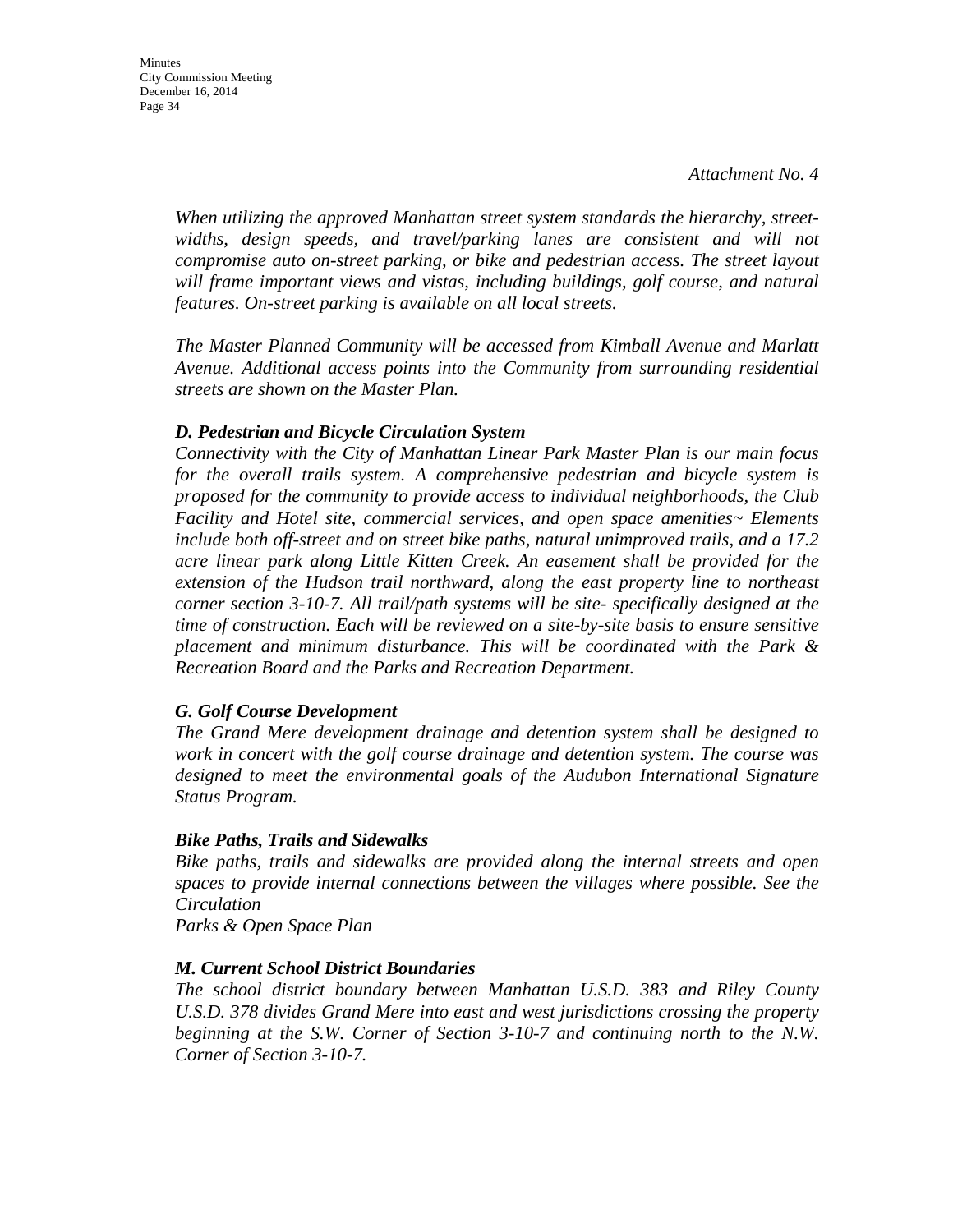**Minutes** City Commission Meeting December 16, 2014 Page 35

*Attachment No. 4*

Approximately a third of the site is designated as Community Commercial (CC) by the Manhattan Urban Area Comprehensive Plan and Hotel (GC) by the Grand Mere Master Plan. It was envisioned that a destination hotel would be developed at this site. The developer has determined that the market for such a development is not present and has proposed a single-family residential subdivision. The most appropriate future land use designation in the Comprehensive Plan is Residential Low to Medium Density and Single Family (RLM) in the Grand Mere Master Plan

The density in the Pinehurst Addition is 0.53 dwelling units per net acre. The Comprehensive Plan suggests a density range from less than one, to eleven (11) dwelling units per net acre is appropriate in the RLM category and the Grand Mere Plan suggests a range of 1-20 dwelling units per acre in individual parcels and an overall density in all of Grand Mere of 1.5 units per acre.

The proposed rezoning of the Pinehurst Addition conforms to the policies of the Grand Mere Master Plan and the Manhattan Urban Area Comprehensive Plan, based on the current market realities.

### **8. ZONING HISTORY AND LENGTH OF TIME VACANT AS ZONED:**

| August 7, 1997 | Riley County Commission approved Preliminary Development Plan |
|----------------|---------------------------------------------------------------|
|                | of Colbert Hills and the Wildcat PUD.                         |

- August 14, 1997 Riley County Commission approved Final Development Plan.
- February 7, 2000 Planning Board approves resolution adopting Grand Mere Community Master Plan and amendment of Comprehensive Land Use Plan.
- March 7, 2000 City Commission approved first reading of an ordinance adopting the Grand Mere Community Master Plan.
- April, 2003 Comprehensive Plan adopted. Grand Mere Community Master Plan adopted as a related plan and implementation document.

The tract has remained vacant to date and was range land prior to development of the adjoining golf course and surrounding Grand Mere.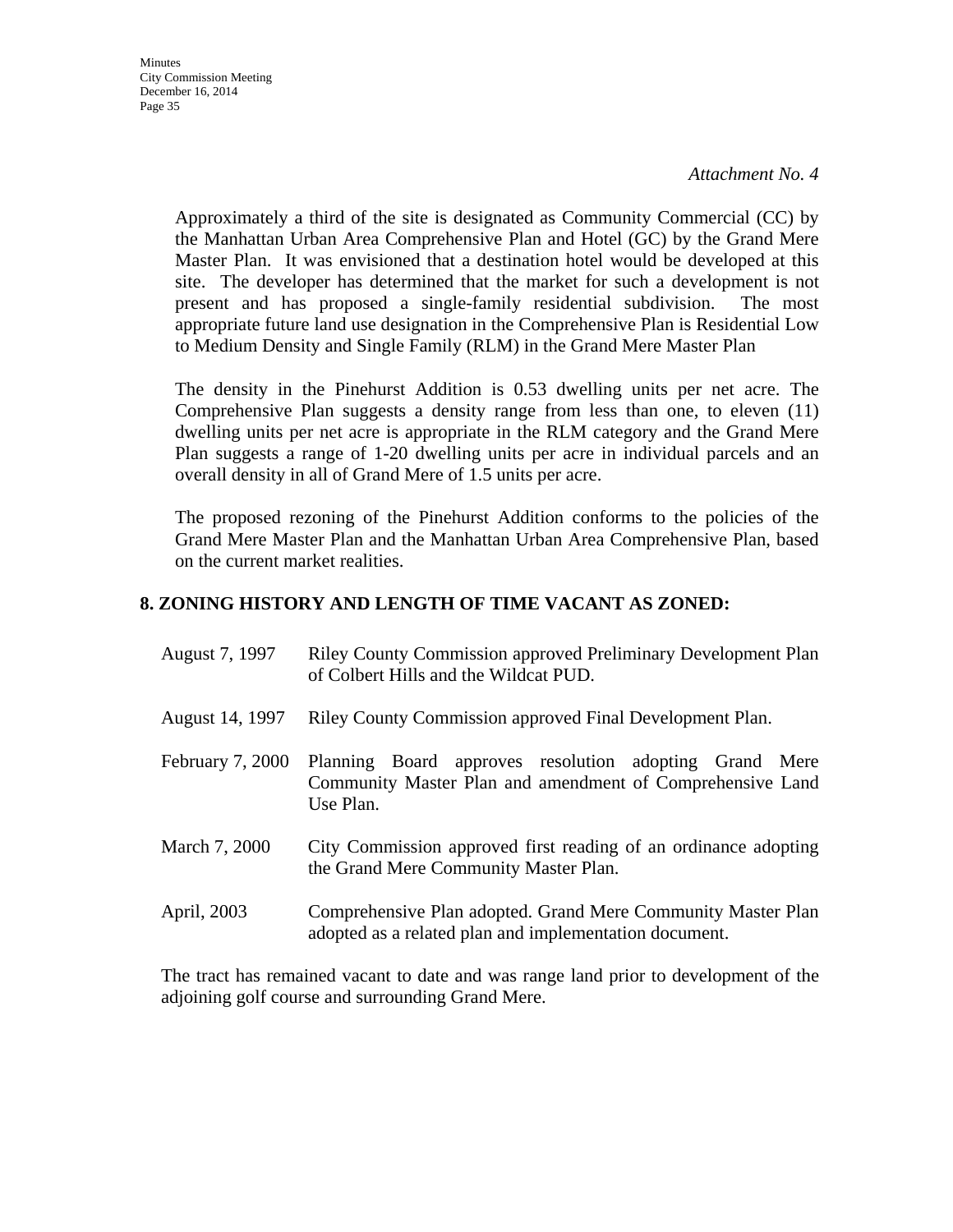### **9. CONSISTENCY WITH INTENT AND PURPOSE OF THE ZONING ORDINANCE:**

The intent and purpose of the Manhattan Zoning Regulations is to protect the public health, safety, and general welfare; regulate the use of land and buildings within zoning districts to assure compatibility; and to protect property values.

The proposed rezoning is consistent with the intent and purpose of the Manhattan Zoning Regulations and R-2 District because proposed lot sizes shown on the Preliminary Plat of the Pinehurst Addition conform to the minimum requirements of the R-2 District. The R-2 District is designed to provide a dwelling zone at a density no greater than two (2) attached dwelling units per 7,500 square feet. The proposed R-2 District consists of twelve (12) single-family attached lots (A  $\&$  B lots), which range from approximately 14,138 square feet to 21,858 square feet in area. The proposed development also includes four (4) single-family detached lots (Lots  $7 - 10$ ). These lots range from 21,783 to 53,959 square feet in area. All lots conform to the requirements of the R-2 District.

- **10. RELATIVE GAIN TO THE PUBLIC HEALTH, SAFETY AND WELFARE THAT DENIAL OF THE REQUEST WOULD ACCOMPLISH, COMPARED WITH THE HARDSHIP IMPOSED UPON THE APPLICANT:** There appears to be no gain to the public that denial would accomplish. No adverse impacts on the public health, safety and welfare are expected as a result of the rezoning. Development of the site cannot proceed until the proposed Preliminary Plat and Final Plats are approved. A separate application was submitted for approval of a Preliminary Plat. It may be a hardship upon the owner if the rezoning is denied.
- **11. ADEQUACY OF PUBLIC FACILITIES AND SERVICES:** Adequate street, sanitary sewer and water services are available.

### **12. OTHER APPLICABLE FACTORS:** None

**13. STAFF COMMENTS:** City Administration recommends approval of the proposed rezoning of the Pinehurst Addition, approximate 7-acre tract of land, generally located west of the intersection of Grand Mere Parkway and Colbert Hills Drive, from County, Residential Planned Unit Development District, to R-2, Two-Family Residential District, based on the findings in the Staff Report.